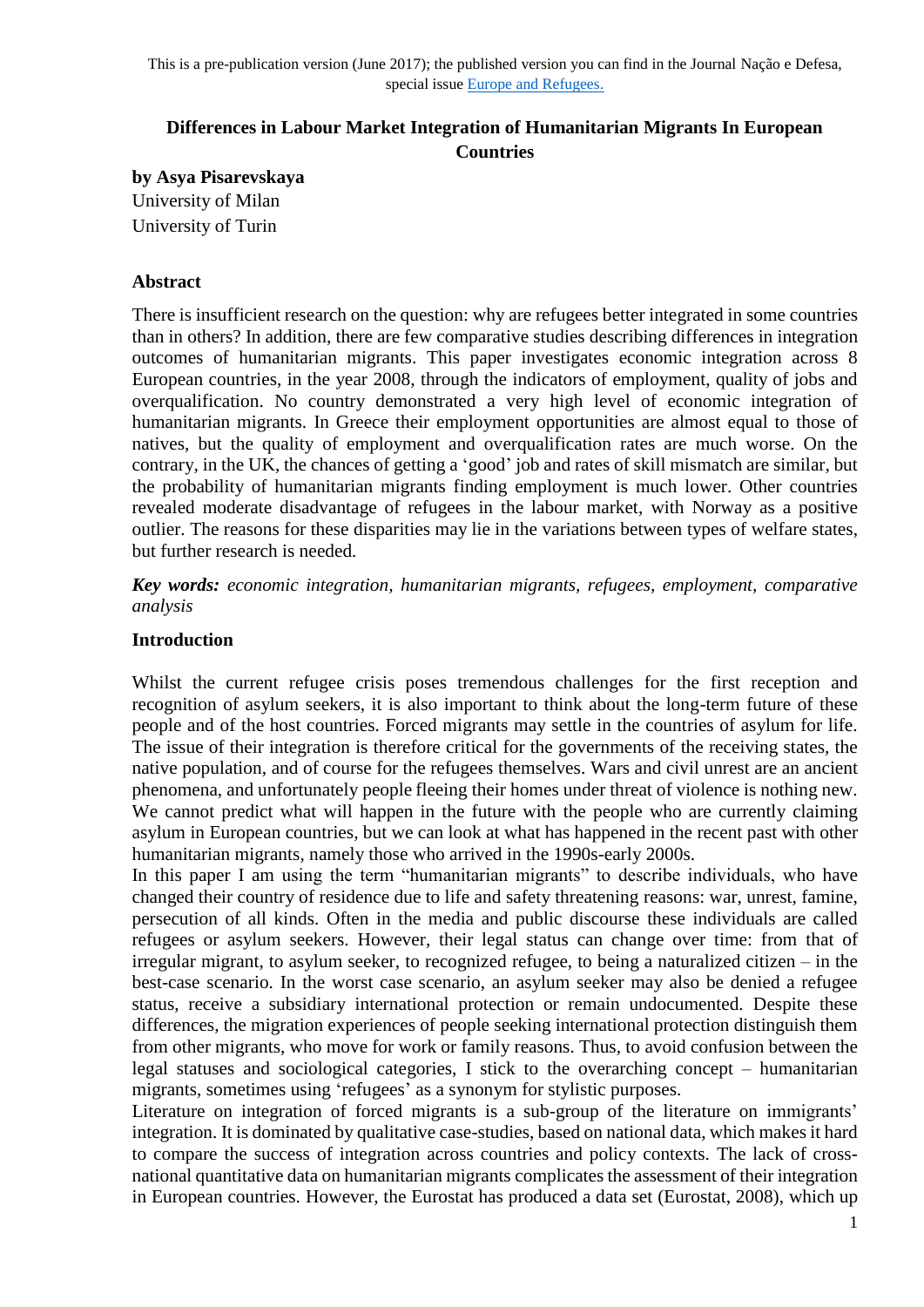until now has not been fully used. I aim to look at the outcomes of the humanitarian migrants' economic integration in different European countries. Given that a comparative approach has been proven useful in migration research (Bloemraad, 2013) and other fields, it can be also be helpful in investigating the topic of refugee integration.

The article is structured as following: the first section presents the theoretical framework as the basis of the paper; the second part describes my methodology and its limitations; the third part is devoted to the results and discussion.

# **Theoretical overview**

I start with a brief overview of the overarching concept of immigrant integration, within which lies a discussion of their economic inclusion. In recent decades, this term has acquired a lot of popularity among migration scientists and politicians. The concept has been widely used and interpreted in various ways (Castles, et al., 2002). Not all controversies and debates have been resolved, but most of the scholars (Ager and Strang, 2004; Bakker, Dagevos and Engbersen, 2014; Phillimore, et al., 2006) agree that integration can be described by the following statements:

- integration is a two-way process that involves the receiving societies and immigrating individuals;
- integration starts upon arrival of the newcomers;
- integration is complex and multidimensional.

The dimensions, or areas, of integration have been described with different degrees of detail. The most cited theoretical framework of immigrant integration was developed by Ager and Strang (2004; 2008). According to them, integration can be described by four domains ordered in the shape of an upside-down pyramid: 1) Foundation: rights and citizenship; 2) Facilitators: language, cultural knowledge, plus, safety and stability; 3) Social connections 4) Markers and Means. Employment, along with housing, education and health, is part of the forth domain, which represents socio-economic indicators of the immigrants' position in society. Advancement in one of the areas can facilitate other aspects, that is why these elements are also called means of integration.

An alternative distinction of the dimensions was suggested by Esser (2004), who disintegrated the integration process into: 1) *Kulturation*; 2) *Plazierung* (socio-economic achievements); 3) *Interaktion* (social connections); 4) *Identifikation* (emotional link with the host country).

Another breakdown has been done by Juzwaik and collegues (2014), who on the basis of policyoriented literature identified five main domains, within which integration is fulfilled: 1) social; 2) cultural and religious; 3) economic; 4) legal and 5) political.

Others, such as Da Lomba (2010), made it simpler, stating that the integration can be divided into two main spheres: 1) social and legal (socio-economic status and legal framework); 2) private (personal perceptions of integration).

The economic aspect is never left out in these x-rays of immigrant integration, it is also one of the most researched ones (Ager and Strang, 2008), however, not in relation to forced migrants. Humanitarian migrants are distinguished from labour migrants because their reasons for migration are not considered to be economic in the first place. Yet, once they arrive in the country of asylum, the need to secure a stable source of income becomes vitally important for them. That is why in this article I focus specifically on the integration of humanitarian migrants into the economic sphere. On the one hand, a job is a means to sustain oneself and ones' family, on the other hand, work is a part of an individual's identity – a component of self-definition.

Several researchers (Bloch, 2000; Coussey, 2000; Phillimore, et al., 2006) claim that employment is a priority for humanitarian migrants, since it helps them to achieve self-sufficiency (Haines, 1988) and to become independent from the state's financial help (Juzwaik, McGregor and Siegel M., 2014). Ager and Strang (2008), highlight that humanitarian migrants can also advance in other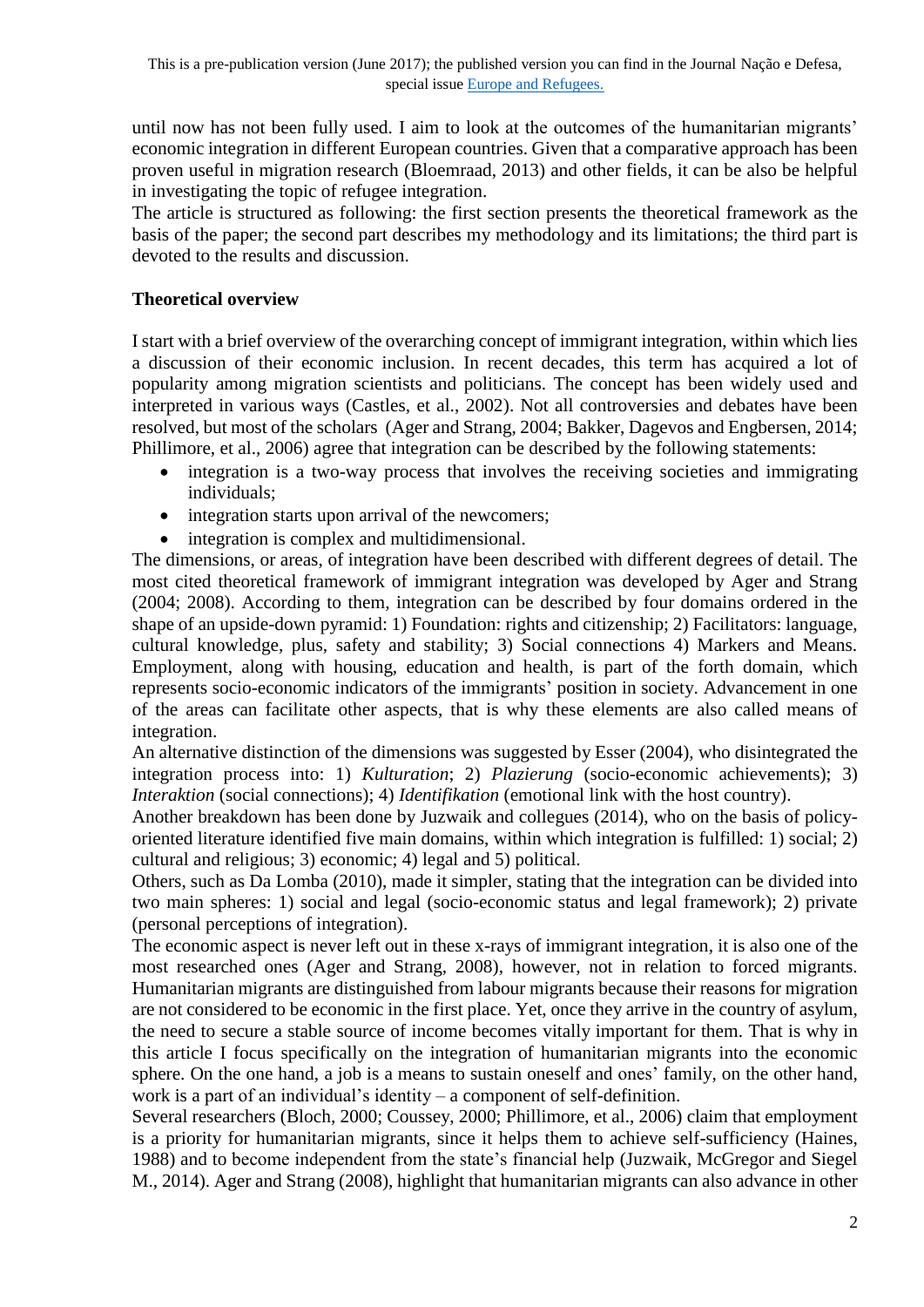spheres of the integration process through employment: learn the language, establish networks with the locals, regain self-confidence and sense of stability. However, the relationships between these aspects of integration can also be reversed. Language, networks and cultural competencies have been proven to influence one's employability (Cheung and Phillimore, 2014).

It is generally claimed that integration is finished (and seen as successful), when the integrating groups achieve equal socio-economic position with the wider host communities (Ager and Strang, 2004; Phillimore and Goodson, 2006). However, many integration programmes in EU guide immigrants (especially poor ones) towards cultural assimilation (Carrera, 2006). Achieving equality with the host population is seen as a key goal of integration. In this article, I am focusing on the economic side of the integration process, not forgetting however that the outcomes may be mediated by other dimensions too.

The concepts of economic integration and labour market integration are usually used as synonyms in the literature. They are conceptualized in terms of (un)employment rates (Colic-Peisker, 2008), log earnings (Edin, Fredriksson and Aslund, 2004), labour market participation (Bevelander and Lundh, 2007) and skills mismatch, which can also be called underemployment (Krahn, et al., 2000) or overqualification (Capps and Newland, 2015; Cheung and Phillimore, 2014; Haines, 1988). Overqualification is regarded as waste of human capital by some researchers (Krahn, et al., 2000). Other aspects of economic integration described in the literature are levels of idleness (Edin, Fredriksson and Aslund, 2004) and number of people receiving welfare benefits (Hohm, Sargent and Moser, 1999). In the studies on integration of labour immigrants, these indicators are compared with those of the natives, but it is a rare case in the studies on refugees. In this study, I measure integration success in terms of differences between the economic indicators of natives and of humanitarian migrants. If this comparison is absent, we are not talking about integration, but rather about labour market performance.

Theories and empirical studies on this topic emphasise that the integration process is shaped by both individual and institutional factors. The personal characteristics influencing economic success and integration of humanitarian migrants are:

- motivation, aspirations and personal character (Mestheneos and Ioannidi, 2002)
- gender and cultural norms related to it (Allen, 2009)
- education level and qualifications (Bloch, 2008)
- host country's language proficiency (Bloch, 2000)
- ethnic and cultural visibility (Colic-Peisker, 2008)
- psychological health (Bakker, Dagevos and Engbersen, 2014).

Besides individual characteristics, there are structural factors shaping the economic integration of humanitarian migrants. These are the features of the host societies or of the policy environment. Individuals find themselves in circumstances that they cannot change, and these circumstances can impact favourably or unfavourably on their life and work trajectories. They are:

- racism & institutionalized racism (Mestheneos and Ioannidi, 2002)
- length of stay on asylum residences (Bakker, Dagevos and Engbersen, 2014)
- access to official labour market (Bhattacharjee, 2013)
- access to secure residence status (i.e. refugee status, citizenship)
- recognition of pre-migration qualifications and degrees (Bloch, 2000)
- settlement policy of the state (Wright and McKay, 2008)
- labour market structure and strength of economy (OECD, 2015)
- generosity of welfare benefits and welfare state structure (Rosholm and Vejlin, 2010; Tress, 1998).

The impact of individual factors on labour market integration of refugees, has been researched in more detail than the impact of structural factors (Mulvey, 2015). Although it is acknowledged that both of these levels jointly shape the integration process, it is difficult to trace and test these complex interaction patterns on the available data, due to the variety of policy and economic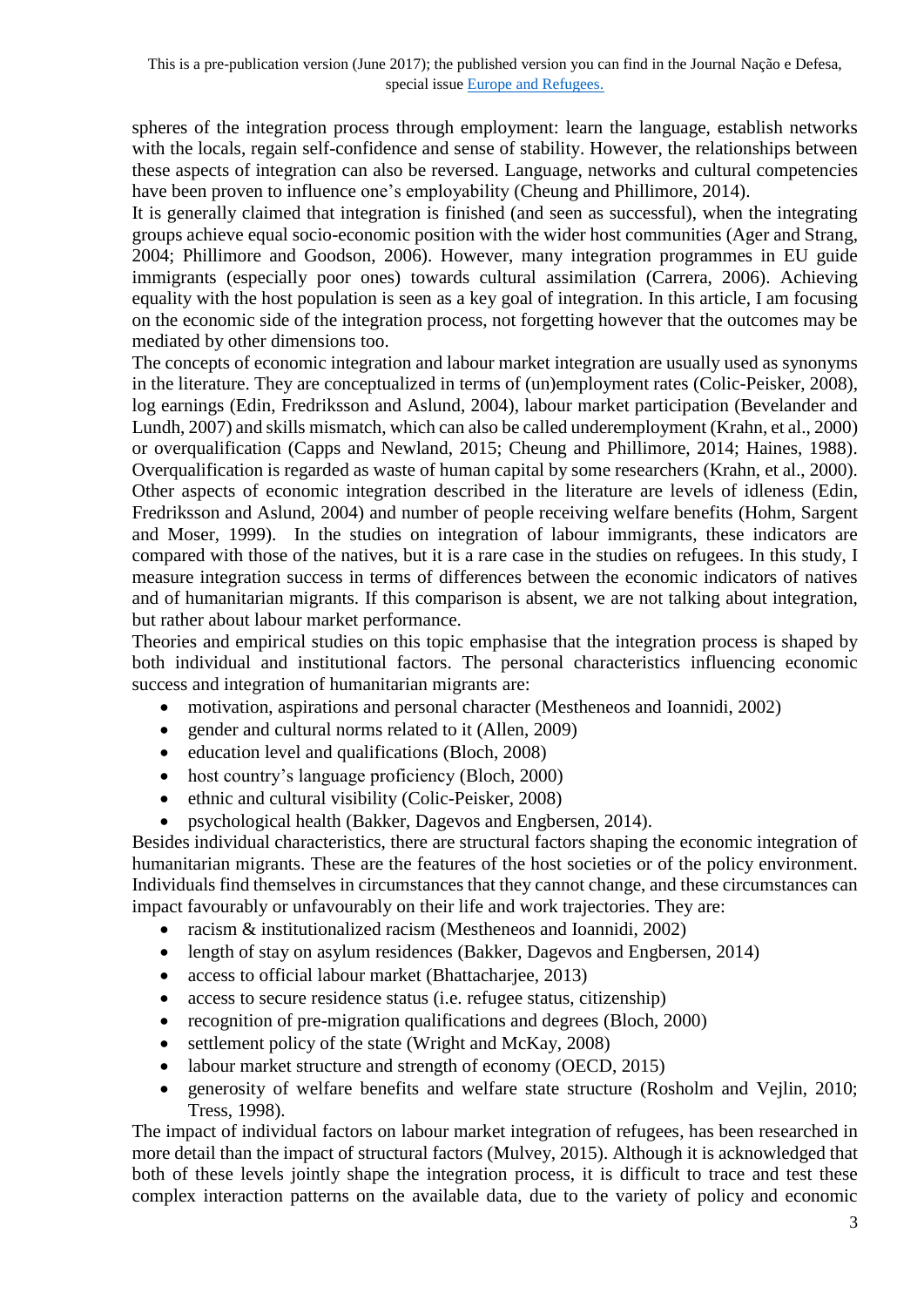conditions, as well as diversity of migrant populations across societies. Hence, a good comparative account of the economic integration of humanitarian migrants is lacking, because the research in this field largely consists of single-country case studies that are not comparable either across time, or across countries. This lack of knowledge is one of the reasons that members of the public and of populist right-wing parties, are able to claim that refugees do not integrate, or integrate badly, due to their individual characteristics.

In this paper, I present the outcomes of economic integration of humanitarian migrants in several European countries in 2008, and try to determine if there are any institutional driving forces behind the differences in level of integration.

The first reason for the different economic integration outcomes may concern the nature of welfare systems (Esping-Andersen, 1990). It is suggested that in a liberal welfare system "characterized by high labour market flexibility, weak industrial relations and market-based social insurance", immigrants are less prone to unemployment, than in the countries with socio-democratic welfare systems and "more rigid labour markets with high labour costs and either employer-based or universal social insurance" (Reyneri and Fullin, 2011, pp. 38–39).

The availability of informal employment opportunities in the lower occupational sector, is also considered a facilitator of employment for humanitarian migrants. It must be noted however, that although the informal economy may provide jobs for immigrants, it does not offer good and stable jobs (Ballarino and Panichella, 2015).

I will analyse several European countries with different types of welfare system (see Table 1): Scandinavian, Continental European socio-democratic, Liberal Anglo-Saxon and Southern-European. The expectation is that greater equality between the natives and humanitarian migrants will be observed in an Anglo-Saxon welfare state model. In the Scandinavian and Continental welfare models the employment gap will be higher, because with the high level of welfare support people can afford not to work. But I expect to find less difference in the skill mismatch: highly skilled humanitarian migrants have less pressure to find any job, and they try to find jobs suitable to their qualifications, even if it requires more time.

| <b>Country</b>         | <b>Welfare State Type</b> |
|------------------------|---------------------------|
| Sweden                 | Scandinavian              |
| Norway                 |                           |
| Netherlands            |                           |
| Switzerland            | Socio-democratic          |
| Germany                | (corporatist)             |
| Austria                |                           |
|                        | Southern European with    |
| Greece                 | informal labour market    |
| United Kingdom Liberal |                           |

*Table 1: List of countries and welfare systems Table 1: List of countries and welfare systems*

The second institutional factor that I consider is the policy 'attitude' towards immigrants. Studies highlight that institutional and public xenophobia influence the employment integration of all immigrants negatively (Colic-Peisker, 2008). The policy direction taken by a government may go in line with public opinion (Facchini and Mayda, 2010) or even shape it (Mulvey, 2015). Thus, with a more restrictive policy change, the growing suspicion towards immigrants undermines equal treatment and negatively affects their labour market integration outcomes.

So, I hypothesise that if the policy changes have been restrictive for some years this may have undermined the integration of humanitarian migrants. On the contrary, in the countries where the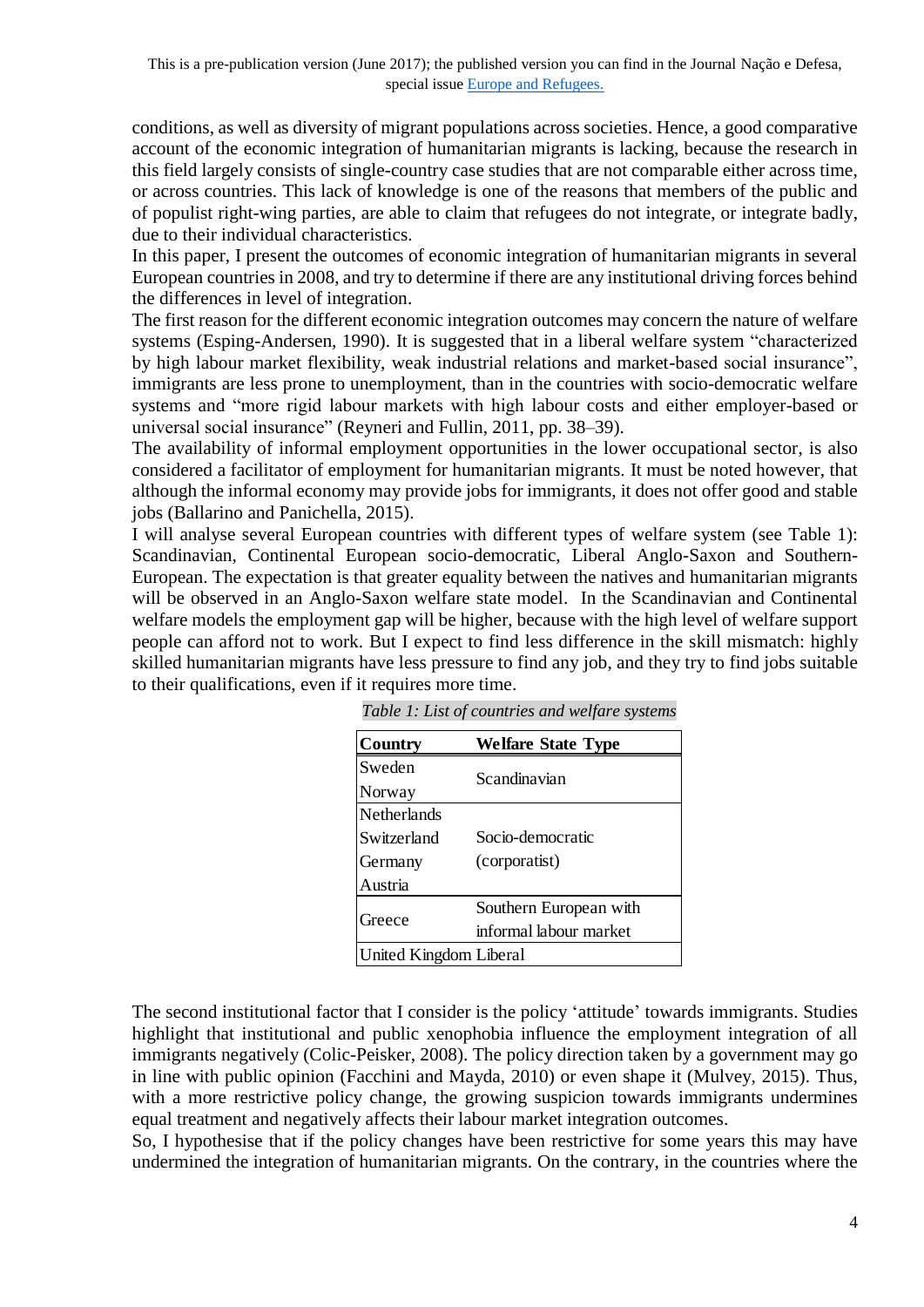policy has become less restrictive, the humanitarian migrants are better integrated and their economic outcomes are more equal with the locals.

# **Data & Methodology**

I use the data set of the European Union Labour Force Survey (EU-LFS), Ad-hoc module on migration 2008<sup>1</sup>. This is a unique cross-country survey that includes both natives and migrants, and allows to distinguish between types of immigration. Another advantage of using this dataset, is that the impact of the economic crisis on employment rates was not yet felt at the time of the survey. According to Eurostat (2016), the strongest impact on the labour market took place in 2009.

Below I present the operationalization of the outcomes of economic integration and the application of the logistic regression. Then I define the three migration categories, between which the differences are explored. At the end of this section, the descriptive statistics of the data and its limitations are shown.

As I mentioned before, the concept of economic integration is usually operationalized in terms of equal employment chances, quality of jobs, underemployment and independence from state's financial support. To provide a good basis for both intergroup and intercountry comparison, I operationalize economic integration through the indicators of relative difference.

- Gap in probabilities of employment
- Gap in probabilities of having a higher skilled job
- Gap in probabilities of being overqualified for the occupation

If the differences between humanitarian migrants and natives are small, then there is more equality, so the integration can be claimed more successful in this case. The employment rates for the natives (as well as their quality of jobs) can vary from country to country, but if we take the natives as an average mainstream level that the newcomers are expected to achieve, then we can compare the differences between these key groups, in order to estimate in which countries those differences are smaller and where they are larger.

To evaluate the differences while controlling for the individual characteristics, I use binary logistic regression models. Country binary variables are included in each model as interaction terms with the migrant's category. Conceptually, that means that I estimate the difference in the effects of being a humanitarian migrant (or a migrant) in each country, on an indicator of economic integration. Thus, it is possible to evaluate whether those differences are statistically significant for each migrant category and across the countries.

My dependent variables are listed below:

-

- *Employment* is operationalized using the standard International Labour Organization definition. The inactive population is not included in the analysis.
- *Quality of jobs* is evaluated according to the International Standard Classification of Occupations (International Labour Organization, 2012) . Higher skilled jobs are defined as those below the score 500, lower skilled jobs – 500 and above.
- *Overqualification* is defined as occupation-education mismatch, when an individual has a higher level of education than the employees on the same position typically have in a given country.

The individual characteristics influencing labour market integration have been listed in the theoretical part of the paper. I have included the following control variables in my logistic regression models: level of education, gender, age, language proficiency and length of residence

<sup>&</sup>lt;sup>1</sup> This survey was conducted in 33 countries of Europe with translated questionnaires, covering individuals in private households. Various methods of data collection were used: face-to-face interviews, self-administrated survey and telephone interviews. In most of the countries multistaged stratified random sample design was used. The data has been fully available since 2013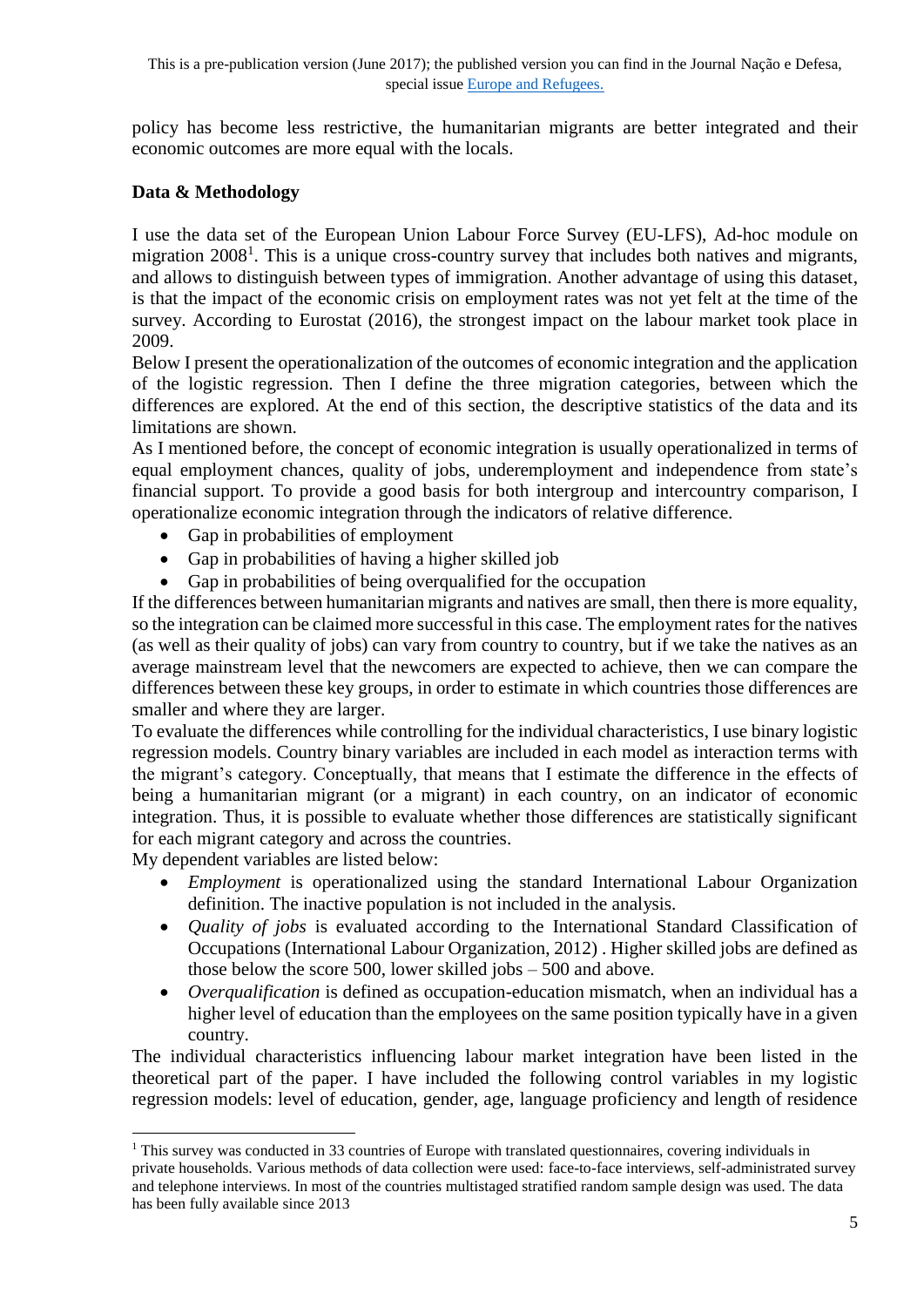in the host country. If the gaps in employment indicators are only due to the differences between the individual characteristics of the migrant and native groups, the effects of belonging to a certain migrant category should not be statistically significant.

The population categories are defined on the basis of the region of birth and the reason for migration<sup>2</sup>.

- *Natives* are operationalized as individuals who are born in the country of analysis and have not migrated.
- *Non-EU migrants* are those, who are born in other countries (not in the European Union  $(EU)$  nor in the countries of European Free Trade Association  $(EFTA)^3$  and migrate for various reasons.
- *Humanitarian migrants* are those, who are born in other countries, not in the EU or EFTA, and whose main reason for migration is international protection<sup>4</sup>.

Individuals, whose country of birth is missing, are coded as "stateless/unknown". They are put in one of the two migrant categories on the basis of their main reason for migration.

The EU migrants are not included into the analysis.

Due to very uneven samples of different migrant categories in the data set, I have decided to split the analysis into two stages:

*Stage 1:* native population is compared with all non-EU migrants.

*Stage 2:* humanitarian migrants are compared with all other types of migrants.

Visually, the comparison is presented in the Figure 1.



Since the EU-LFS Survey is not specifically designed to sample humanitarian migrants, not all the countries have enough observations in this category. I select only those countries where at least 100 individuals have been surveyed: Austria (AT), Germany (DE), Greece (GR), Netherlands (NL), Norway (NO), Switzerland (CH), Sweden (SE) and the United Kingdom (UK).

Due to the small samples of humanitarian migrants, it is not possible to control for the differences caused by the ethnic origin of migrants. However, I acknowledge that the difference in integration success across countries may be caused by cultural (dis)similarity of humanitarian migrants with the natives. Many individuals who are categorized as migrants, by 2008 have acquired citizenship

-

<sup>&</sup>lt;sup>2</sup> except for Germany, see Annex for further explanation

<sup>3</sup> The European Free Trade Association (EFTA) is an intergovernmental organisation set up for the promotion of free trade and economic integration to the benefit of its four Member States: Iceland, Liechtenstein, Norway, Switzerland. http://www.efta.int/

<sup>&</sup>lt;sup>4</sup> In the data set there is no information on the type of residence permits and legal statuses the individuals have or had before.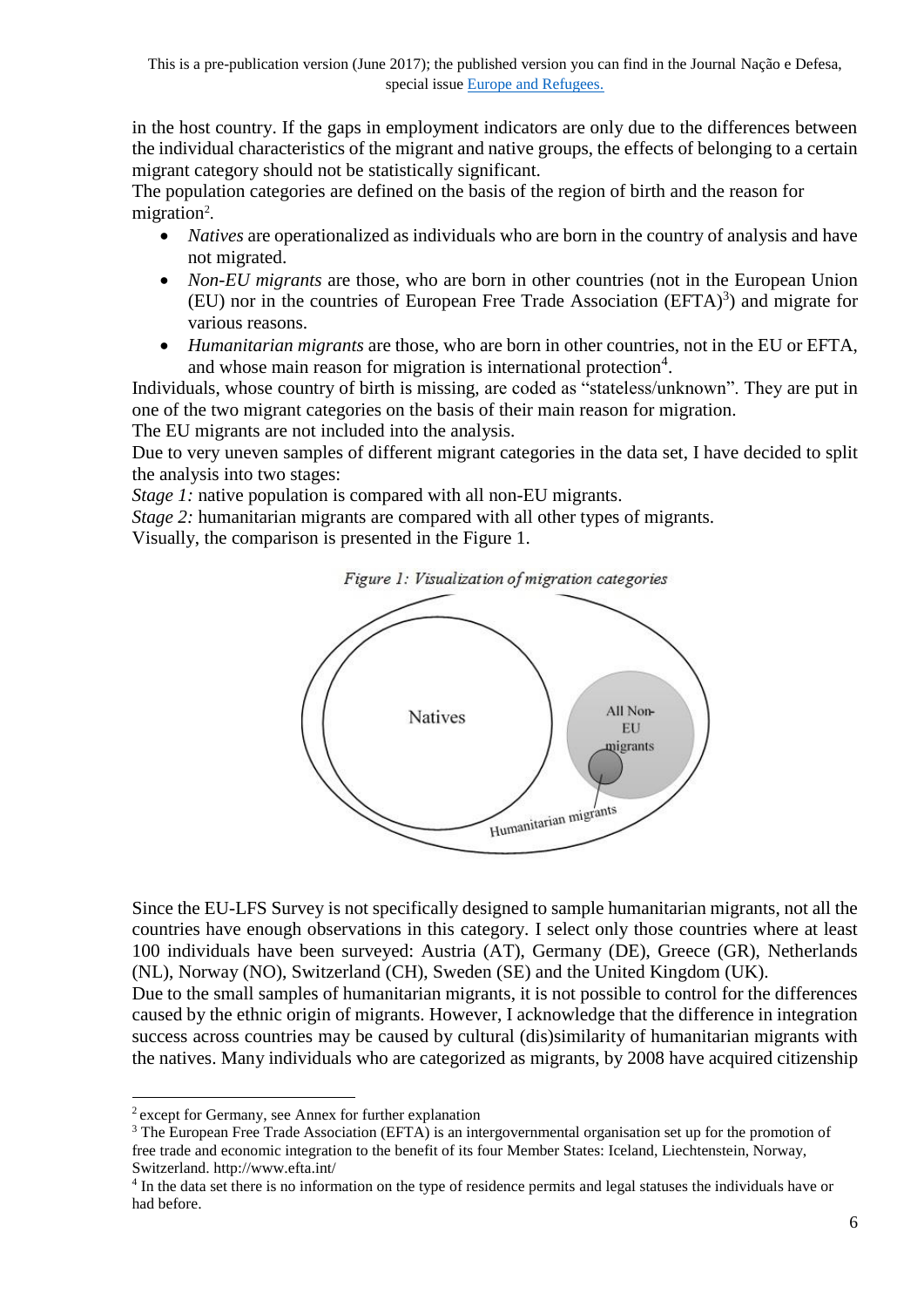of the country of residence. The effect of citizenship status on migrant's economic integration has not been shown to be significant, and was therefore excluded from further models. In addition, the cross-sectional data does not provide the full picture of integration. Longitudinal data is needed to better explore the process of economic adaptation of humanitarian migrants. Unfortunately, such studies are extremely rare. The migrant categories in my analysis are defined on the basis of the reasons for migration. The information about the type of residence permits, if available, would have been very helpful to distinguish humanitarian migrants from other types of migrants more accurately.

#### *Description of the data set*

Table 2 below shows that in all the countries of analysis the employment rates of non-EU migrants are lower than those of the natives (91% against 96%), the percentage of individuals employed in 'good' jobs is also lower (39% against 56%), moreover, the percentage of overqualified people is larger (26% against 19%). Regarding individual characteristics, the average age of non-EU migrants in the sample is around 38,5 years, while the natives are slightly older - 40,5 years. The migrants' sub-sample contains 2% less female respondents than that of the natives. In terms of education level, migrants have a larger percentage of individuals with a lower secondary education and a smaller proportion of individuals with a tertiary level of education.

|                  |                      |         | <b>Natives</b> |   |        | All non-EU migrants |
|------------------|----------------------|---------|----------------|---|--------|---------------------|
| Stage 1:         | variable             | N       | mean           | N |        | mean                |
| <b>Dependant</b> | Employed             | 232.888 | 0,96           |   | 21.532 | 0,91                |
|                  | Good jobs            | 223.633 | 0,56           |   | 19.601 | 0,39                |
|                  | Overeducated         | 182.840 | 0,19           |   | 16.089 | 0,26                |
| Control var      | Age                  | 232.888 | 40,48          |   | 21.532 | 38,48               |
|                  |                      |         | (12,67)        |   |        | (11,05)             |
|                  | Female (sex)         | 232.888 | 0,47           |   | 21.532 | 0,45                |
|                  | <b>Education</b>     |         |                |   |        |                     |
|                  | Lower secondary educ | 232.364 | 0,22           |   | 21.410 | 0,34                |
|                  | Upper secondary educ | 232.364 | 0,49           |   | 21.410 | 0,40                |
|                  | Third level educ     | 232.364 | 0.29           |   | 21.410 | 0,26                |

| Table 2: Data overview for the Stage 1 of the analysis |  |  |  |  |
|--------------------------------------------------------|--|--|--|--|
|--------------------------------------------------------|--|--|--|--|

In the second stage of comparison I ran a regression on the sub-samples of humanitarian migrants and all other types of migrants. In Table 3 it can be seen that humanitarian migrants have lower employment rates (87%) than other migrants (91%). Less are employed in "better jobs" (27%) compared to (40%) among other migrant categories. Higher number of humanitarian migrants are employed below their level of educational attainment (30% compared to 26%). This group of migrants is a bit older than the rest; the average age is between 41-42 years, while for other migrants it is 38 years. There are significantly less females among humanitarian migrants (34%), other migrants' categories have more balanced gender distribution (47%). Interestingly, the educational level of the two groups is very similar, there are just 2% fewer humanitarian migrants with university degrees than the others.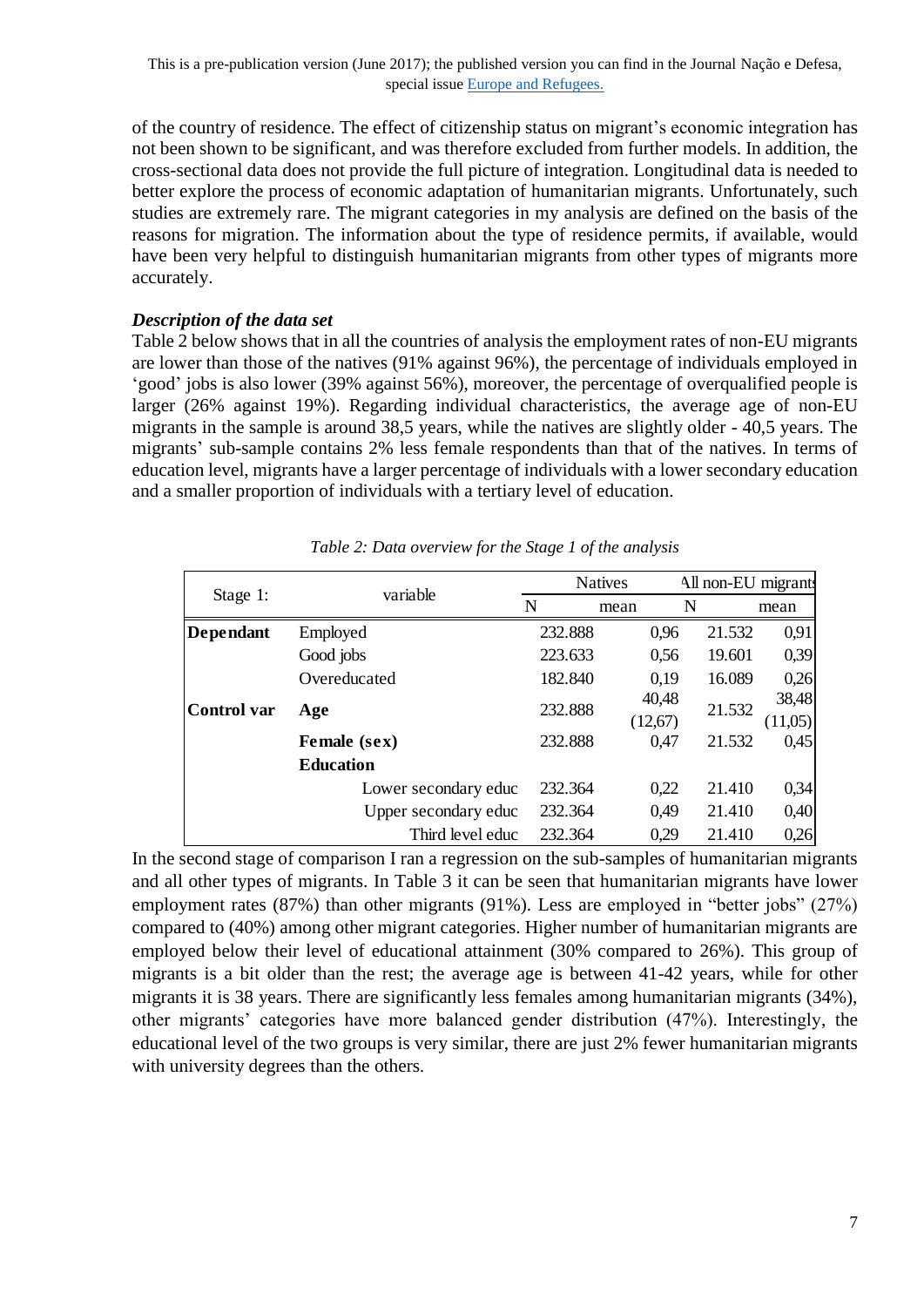|                                                      | variable                                                                                                                                                                                                                                                                                                                                                                                                                                                                                                                                                                                                                                                                                                                                                                                               | Humanitarian migrants |                 | Other migrants |                  |
|------------------------------------------------------|--------------------------------------------------------------------------------------------------------------------------------------------------------------------------------------------------------------------------------------------------------------------------------------------------------------------------------------------------------------------------------------------------------------------------------------------------------------------------------------------------------------------------------------------------------------------------------------------------------------------------------------------------------------------------------------------------------------------------------------------------------------------------------------------------------|-----------------------|-----------------|----------------|------------------|
| Stage 2:                                             |                                                                                                                                                                                                                                                                                                                                                                                                                                                                                                                                                                                                                                                                                                                                                                                                        | ${\bf N}$             | N<br>mean       |                | mean             |
| Dependant                                            | Employed                                                                                                                                                                                                                                                                                                                                                                                                                                                                                                                                                                                                                                                                                                                                                                                               | 2.131                 | 0,87            | 19.401         | 0,91             |
|                                                      | Good jobs                                                                                                                                                                                                                                                                                                                                                                                                                                                                                                                                                                                                                                                                                                                                                                                              | 1.858                 | 0,27            | 17.743         | 0,40             |
|                                                      | Overeducated                                                                                                                                                                                                                                                                                                                                                                                                                                                                                                                                                                                                                                                                                                                                                                                           | 1.590                 | 0,30            | 14.499         | 0,26             |
| Control v                                            | Age                                                                                                                                                                                                                                                                                                                                                                                                                                                                                                                                                                                                                                                                                                                                                                                                    | 2.131                 | 41,76<br>(9,19) | 19.401         | 38,12<br>(11,19) |
|                                                      | Female (sex)                                                                                                                                                                                                                                                                                                                                                                                                                                                                                                                                                                                                                                                                                                                                                                                           | 2.131                 | 0,34            | 19.401         | 0,47             |
|                                                      | <b>Education</b>                                                                                                                                                                                                                                                                                                                                                                                                                                                                                                                                                                                                                                                                                                                                                                                       |                       |                 |                |                  |
|                                                      | Lower secondary educ                                                                                                                                                                                                                                                                                                                                                                                                                                                                                                                                                                                                                                                                                                                                                                                   | 2.115                 | 0,34            | 19.295         | 0,34             |
|                                                      | Upper secondary educ                                                                                                                                                                                                                                                                                                                                                                                                                                                                                                                                                                                                                                                                                                                                                                                   | 2.115                 | 0,41            | 19.295         | 0,40             |
|                                                      | Third level educ                                                                                                                                                                                                                                                                                                                                                                                                                                                                                                                                                                                                                                                                                                                                                                                       | 2.115                 | 0,25            | 19.295         | 0,27             |
|                                                      | Language profficiency                                                                                                                                                                                                                                                                                                                                                                                                                                                                                                                                                                                                                                                                                                                                                                                  |                       |                 |                |                  |
|                                                      | No need to improve LP                                                                                                                                                                                                                                                                                                                                                                                                                                                                                                                                                                                                                                                                                                                                                                                  | 2.131                 | 0,63            | 19.401         | 0,61             |
|                                                      | Need to improve LP                                                                                                                                                                                                                                                                                                                                                                                                                                                                                                                                                                                                                                                                                                                                                                                     | 2.131                 | 0,31            | 19.401         | 0,23             |
|                                                      | N/A                                                                                                                                                                                                                                                                                                                                                                                                                                                                                                                                                                                                                                                                                                                                                                                                    | 2.131                 | 0,05            | 19.401         | 0,16             |
|                                                      |                                                                                                                                                                                                                                                                                                                                                                                                                                                                                                                                                                                                                                                                                                                                                                                                        | 2.131                 | 14,17           | 19.286         | 17,09            |
| <b>Results &amp; Discussion</b><br><b>Employment</b> | <b>Years of residence</b><br>This section presents the results for the three indicators of economic integration: employ<br>quality of jobs and overqualification. Reporting the findings for each indicator, I start wi<br>description of the differences between the natives and all the non-EU migrants (Stage 1),<br>continue presenting the comparison between the humanitarian migrants and all other mi<br>(Stage 2), finally I summarize these differences and conclude on the gaps observed between<br>natives and humanitarian migrants in the countries of study. In the discussion section, I sumr<br>the inter-country differences between the levels of economic integration and investiga<br>linkages with the institutional causes: type of welfare system and immigration policy chang |                       | (6,89)          |                | (12,14)          |
| 4% each 5 years (Table 4).                           | Stage 1: All migrants compared to natives<br>A significant level of influence is observed in all the control variables. Lower levels of edu-<br>correlate with the decrease in probability of employment by 103% for individuals with<br>secondary education, and by 50% for those with upper secondary education. Women's proba<br>of being employed is 23% lower than that of men. With age the employment chances increa                                                                                                                                                                                                                                                                                                                                                                            |                       |                 |                |                  |

*Table 3: Data overview for the Stage 2 of the analysis*

### **Results & Discussion**

This section presents the results for the three indicators of economic integration: employment, quality of jobs and overqualification. Reporting the findings for each indicator, I start with the description of the differences between the natives and all the non-EU migrants (Stage 1), then I continue presenting the comparison between the humanitarian migrants and all other migrants (Stage 2), finally I summarize these differences and conclude on the gaps observed between the natives and humanitarian migrants in the countries of study. In the discussion section, I summarize the inter-country differences between the levels of economic integration and investigate the linkages with the institutional causes: type of welfare system and immigration policy change.

# *Employment*

#### *Stage 1: All migrants compared to natives*

A significant level of influence is observed in all the control variables. Lower levels of education correlate with the decrease in probability of employment by 103% for individuals with lower secondary education, and by 50% for those with upper secondary education. Women's probability of being employed is 23% lower than that of men. With age the employment chances increase by 4% each 5 years (Table 4).

Compared to the natives, migrants experience an employment penalty<sup>5</sup> in all of the countries except Greece. In 6 countries, the decrease in the probability of employment for migrants is statistically significant, and only in the UK it is not. The statistically significant decrease ranges from 83% in Austria, up to 150% in Sweden. The differences between the countries are not always significant. Whilst in Greece and the UK the chances of employment are more equal for the natives and all migrants, in Austria, Germany, the Netherlands, Norway and Switzerland the gaps are larger, and in Sweden the gap is statistically the largest of all the countries (Table 5).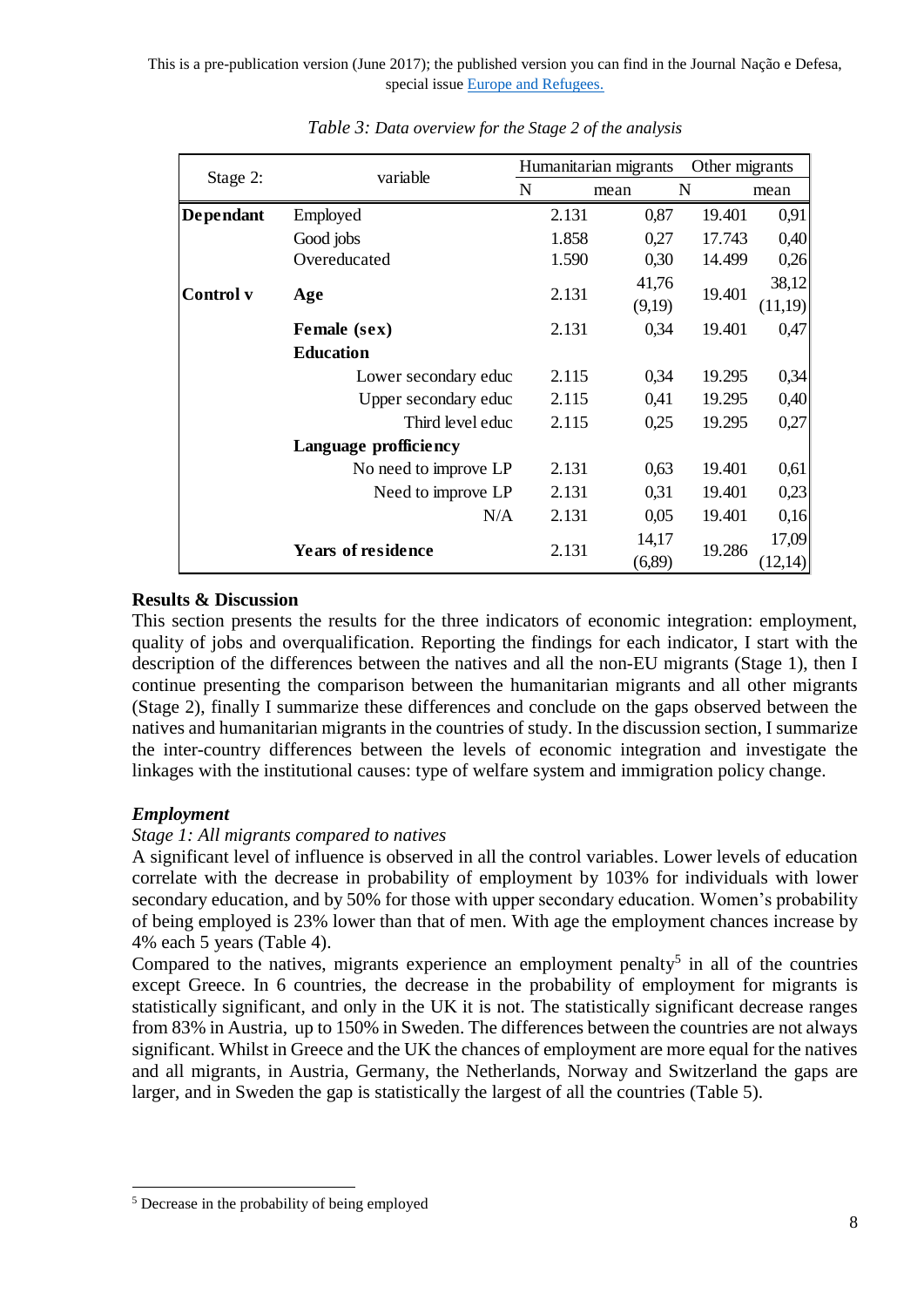| <b>Control variables</b>              | Coeff. B    |
|---------------------------------------|-------------|
| Lower secondary education $-1,03$ *** |             |
| Upper secondary education -0,52 ***   |             |
| female                                | $-0.23$ *** |
| age                                   | $0.04$ ***  |

\*\*\* significant at 0,01 conf. level

#### *Table 5:Stage 1. Employment Table 4: Stage 1. Difference in Probability of Employment*

|                | <b>Natives vs All Migrants</b> |
|----------------|--------------------------------|
|                | Countries Coeff. B             |
| AT             | $-0.83$ ***                    |
| CН             | $-1,11$ ***                    |
| DE             | $-0.87$ ***                    |
| GR             | 0.24                           |
| <b>NL</b>      | $-1,00$ ***                    |
| N <sub>O</sub> | $-1,01$ ***                    |
| <b>SE</b>      | $-1,51$ ***                    |
| UK             | $-0,53$                        |

\*\*\* significant at 0,01 conf.

level; \*\* sign. 0,05; \* sign. 0,1

#### *Stage 2: Humanitarian migrants compared to other migrants*

For the second stage of the analysis, only migrant populations are compared. Humanitarian migrants are contrasted with other types of non-EU migrants. Here too the control variables for personal characteristics indicate a statistically significant effect (Table 6). In the same way as in the first stage of analysis, lower levels of education decrease the chances of being employed (65% for lower secondary education, 29% for upper secondary education). Migrant women have a 30% lower chance of being employed than migrant men, which is higher than in the sample overall. The effect of age is less pronounced: an increase of 5 years gives a 1% of increase in employment chances.

Humanitarian migrants have lower chances of being employed than other types of migrants (Table 7). Only in Norway do the results show a 30% increase in the probability of employment, but this increase is not statistically significant. In Sweden, Switzerland and Austria, the likelihood of humanitarian migrants being employed is similar to that of other migrants: although the gaps are negative, they are not statistically significant. A more pronounced decrease in employment chances for humanitarian migrants is observed in the Netherlands, Greece and Germany (between 45%-57%). The largest disparity is found in the UK, where the chance of humanitarian migrants being employed is 100% lower than the chances of other migrants being employed.

| Table 7: Stage 2. Employment |  |
|------------------------------|--|
|------------------------------|--|

| Control variables         | Coeff. B    |
|---------------------------|-------------|
| Lower secondary education | $-0.65$ *** |
| Upper secondary education | $-0.29$ *** |
| female                    | $-0,30$ *** |
| age                       | $0.01$ ***  |
| Need to improve language  | $-0,60$ *** |
| N.A language              | $-0,50$ *** |
| years of residence        | $0,02$ ***  |

\*\*\* significant at 0,01 conf. level

| Table 7: Stage 2. Employment | Table 6: Stage 2. Difference in |
|------------------------------|---------------------------------|
|                              | Probability of Employment       |

| Human. Migr. vs Other Migl |             |  |  |  |
|----------------------------|-------------|--|--|--|
| <b>Countries</b>           | Coeff. B    |  |  |  |
| AT                         | $-0,21$     |  |  |  |
| <b>CH</b>                  | $-0,19$     |  |  |  |
| DE                         | $-0.57$ *** |  |  |  |
| <b>GR</b>                  | $-0.46*$    |  |  |  |
| <b>NL</b>                  | $-0.45$ **  |  |  |  |
| N <sub>O</sub>             | 0,30        |  |  |  |
| <b>SE</b>                  | $-0,03$     |  |  |  |
| UK                         | $-1,09$ *** |  |  |  |

\*\*\* significant at 0,01 conf. level; \*\* sign. 0,05; \* sign. 0,1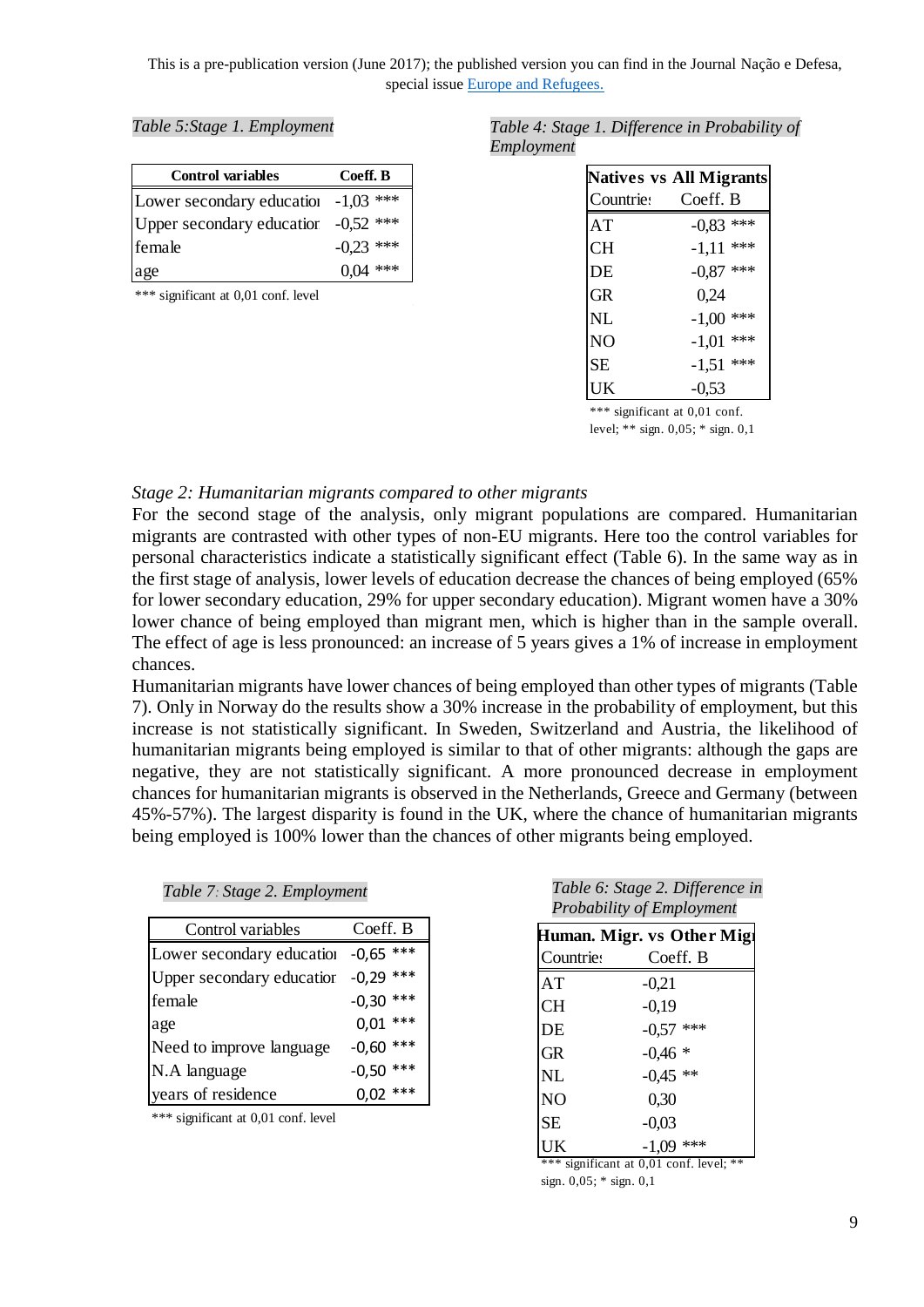# *Final estimation*

Figure 2 presents the concluding estimates of chance of being employed for humanitarian migrants, compared to natives. The black line shows the joint decrease and the shades of the bars show how much of the decrease is produced by the first or the second stage of comparison. In Greece, the chances of employment are the most equal between refugees and natives. This is

followed by Norway and Austria, where the chances are somewhat lower. In all other countries the chances of humanitarian migrants being employed are much lower than of the natives. In both Sweden and the UK humanitarian migrants have very low chances of employment, but whilst in Sweden their chances are similar to those of other migrants, in the UK they do much worse than other migrants. These differences might be the product of different policy conditions in these two countries, or of some unobserved personal characteristics. A similar trend is found in Germany and the Netherlands, where the negative effect adds up for the humanitarian subcategory of migrants.

On the contrary, in Norway humanitarian migrants have better chances of being employed than other migrants. This could be due to preferential treatment of humanitarian migrants by the state's policy.





# *Quality of jobs*

*Stage 1: All migrants compared to natives*

This model was run on the sample of employed population. All the control variables of the model are significant (Table 8). Individuals with secondary education are 312% – 208% less likely to be employed in better jobs. Females are 74% more likely to be employed in highly skilled occupations than men. With age, the probability of having a better job increases by 2%. Those working parttime are 56% less likely to have good quality jobs.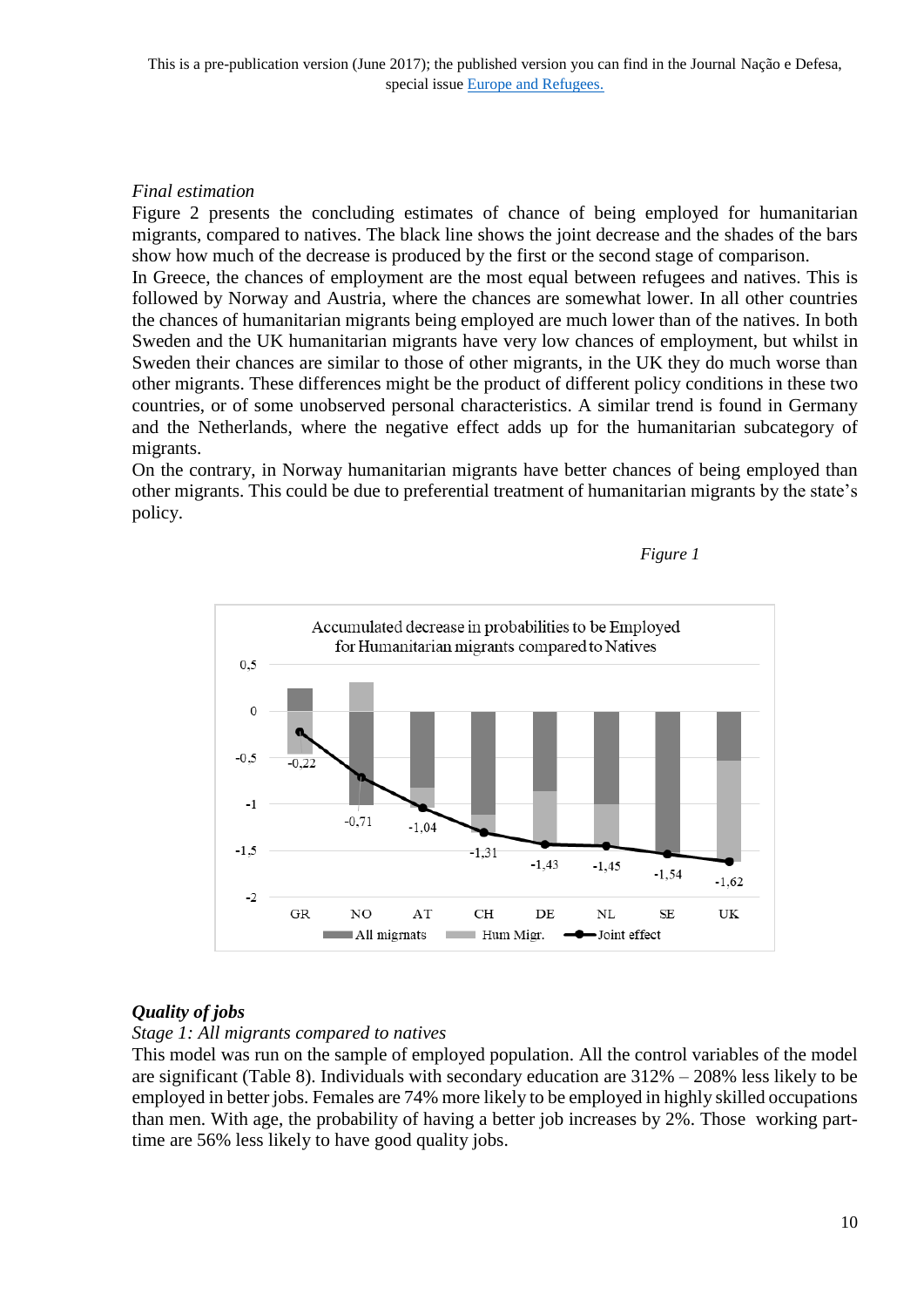Overall, migrants show the tendency to have lower chances of employment in good quality jobs than natives (Table 9). This decrease is more pronounced in Austria (-134%) and Greece (-212%), while in the UK the chances are only 16% lower. A larger gap is observed in the Netherlands and Norway, followed by Sweden, Germany and Switzerland. The estimates of the probability decrease in those countries vary around 95%.

|                                     |             |                  | Natives vs All Mig |
|-------------------------------------|-------------|------------------|--------------------|
| Control variables                   | Coeff. B    | <b>Countries</b> | Coeff.             |
| Lower secondary education -3,12 *** |             | AT               | $-1,34$ ***        |
| Upper secondary education -2,08 *** |             | <b>CH</b>        | $-0.98$ ***        |
| female                              | $0.74$ ***  | DE               | $-0.94$ ***        |
| age                                 | $0.02$ ***  | <b>GR</b>        | $-2,12$ ***        |
| Part-time                           | $-0.56$ *** | <b>NL</b>        | $-0.63$ ***        |

*Table 9: Stage 1. Quality of Jobs*

\*\*\* significant at 0,01 conf. level

*Table 8: Stage 1. Difference in Probability to have a Quality Job*

|            | <b>Natives vs All Migrants</b> |             |  |
|------------|--------------------------------|-------------|--|
| Coeff. B   | Countries                      | Coeff. B    |  |
| $3,12$ *** | AT                             | $-1,34$ *** |  |
| $2,08$ *** | CН                             | $-0.98$ *** |  |
| $0,74$ *** | DE                             | $-0.94$ *** |  |
| $0,02$ *** | <b>GR</b>                      | $-2,12$ *** |  |
| $0.56$ *** | $\sf NL$                       | $-0.63$ *** |  |
|            | N <sub>O</sub>                 | $-0.69$ *** |  |
|            | <b>SE</b>                      | $-0.91$ *** |  |
|            | UK                             | $-0.16$ *** |  |

\*\*\* significant at 0,01 conf. level

# *Stage 2: Humanitarian migrants compared to Other migrants*

All of the control variables are also significant for the Stage 2 analysis (Table 10). The less educated migrants tend to have much lower chances of ending up in good quality jobs, than the highly educated migrants. Contrary to the population in the Stage 1 analysis (where the sample is dominated by natives), older migrants tend to have less chance of being employed in higher skilled jobs than younger ones do. The probability decreases by 1% for each 5 years of age. However, the years of residence have a positive effect on the probability of having a good job, this effect is even stronger than the one for age. For each year of residence there is 3% increase in the chances of employment. Migrants who stated that they needed to improve their knowledge of the language, were 58% less likely to be employed in a higher skilled job.

In the Netherlands, humanitarian migrants experience the most pronounced decrease in the probability of having quality employment, their chances are 62% lower than those of all other non-EU migrants (Table 11). Also in Sweden and Switzerland, the chances of humanitarian migrants being employed in better jobs are around 40% lower than those of other non-EU migrants. In other countries the gap between these groups is not statistically significant, meaning that humanitarian

|                                     |             |           | <b>HUMI MILL</b> 19 OUR |
|-------------------------------------|-------------|-----------|-------------------------|
| <b>Control variables</b>            | Coeff. B    | Countries | Coeff.                  |
| Lower secondary education           | $-2.91$ *** | AT        | $-0,32$                 |
| Upper secondary education -1,87 *** |             | <b>CH</b> | $-0.40$ **              |
| female                              | $0,34$ ***  | DE        | $-0,12$                 |
| age                                 | $-0.01$ *** | <b>GR</b> | 0,12                    |
| Need to improve language            | $-0.58$ *** | <b>NL</b> | $-0.62$ ***             |
| N.A language                        | $-0.22$ *** | <b>NO</b> | $-0,30$                 |
| years of residence                  | $0,03$ ***  | <b>SE</b> | $-0.39$ **              |

\*\*\* significant at 0,01 conf. level

|                | Hum Migr. vs Other Migr. |             |  |  |
|----------------|--------------------------|-------------|--|--|
| Coeff. B       | <b>Countries</b>         | Coeff. B    |  |  |
| ***<br>$-2,91$ | AT                       | $-0,32$     |  |  |
| $-1,87$ ***    | <b>CH</b>                | $-0,40$ **  |  |  |
| $0,34$ ***     | DE                       | $-0,12$     |  |  |
| $-0.01$ ***    | GR                       | 0,12        |  |  |
| $-0.58$ ***    | <b>NL</b>                | $-0.62$ *** |  |  |
| $-0.22$ ***    | N <sub>O</sub>           | $-0,30$     |  |  |
| $0,03$ ***     | <b>SE</b>                | $-0,39$ **  |  |  |
|                | UK                       | $-0,19$     |  |  |

\*\*\* significant at 0,01 conf. level; \*\* sign.  $0,05$ ;  $*$  sign.  $0,1$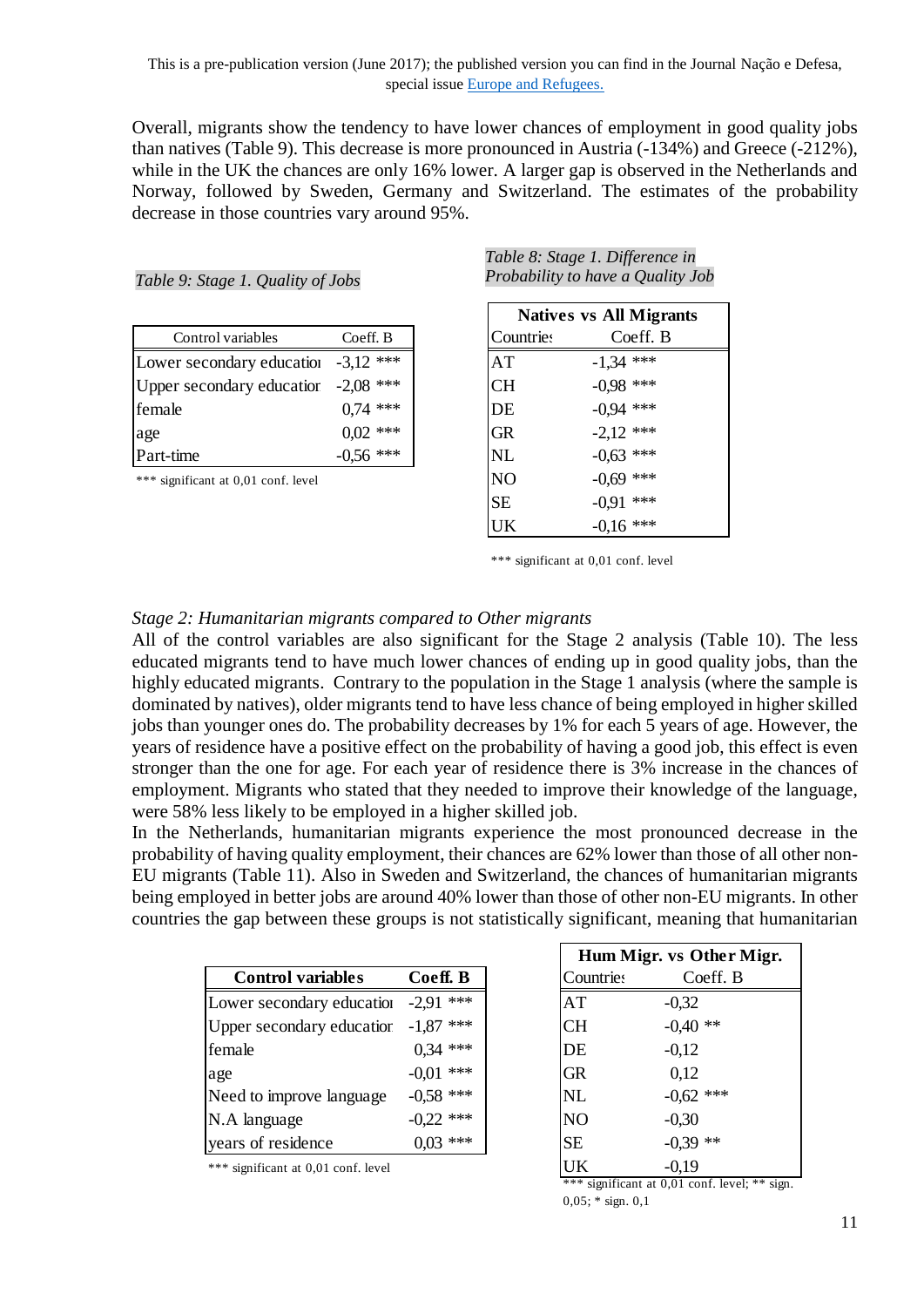migrants are on the same level as other types of migrants (given the equal individual characteristics).

### *Final estimation*

The UK has the smallest gap between the probability of humanitarian migrants having a higher skilled occupation, when compared to natives (Figure 3). Norway, Germany, the Netherlands and Sweden are approximately on the same level (100% - 138% probability decrease). In Austria and Greece, the gap between the chances of the natives and the refugees having a good quality job is the largest of all the countries ( -166% and -200% respectively).



#### *Overqualification*

#### *Stage 1: All migrants compared to natives*

There are only two control variables left for this model (Table 12), since the education variable was the basis for the dependant variable. Women tend to have 12% less probability of being overqualified for their jobs. With age the tendency decreases but just by 0,3%.

The largest gap in overqualification probabilities between natives and all migrants is observed in Sweden (103%) and Norway (92%). In Greece and the Netherlands the chances of being overqualified are more equal; the likelihood of migrants working in jobs below their qualification level is around 23-26% higher than for the natives (Table 13).

*Table 12: Stage 1: Overqualification Table 13: Stage 1. Difference in* 

*probability to be overqualified*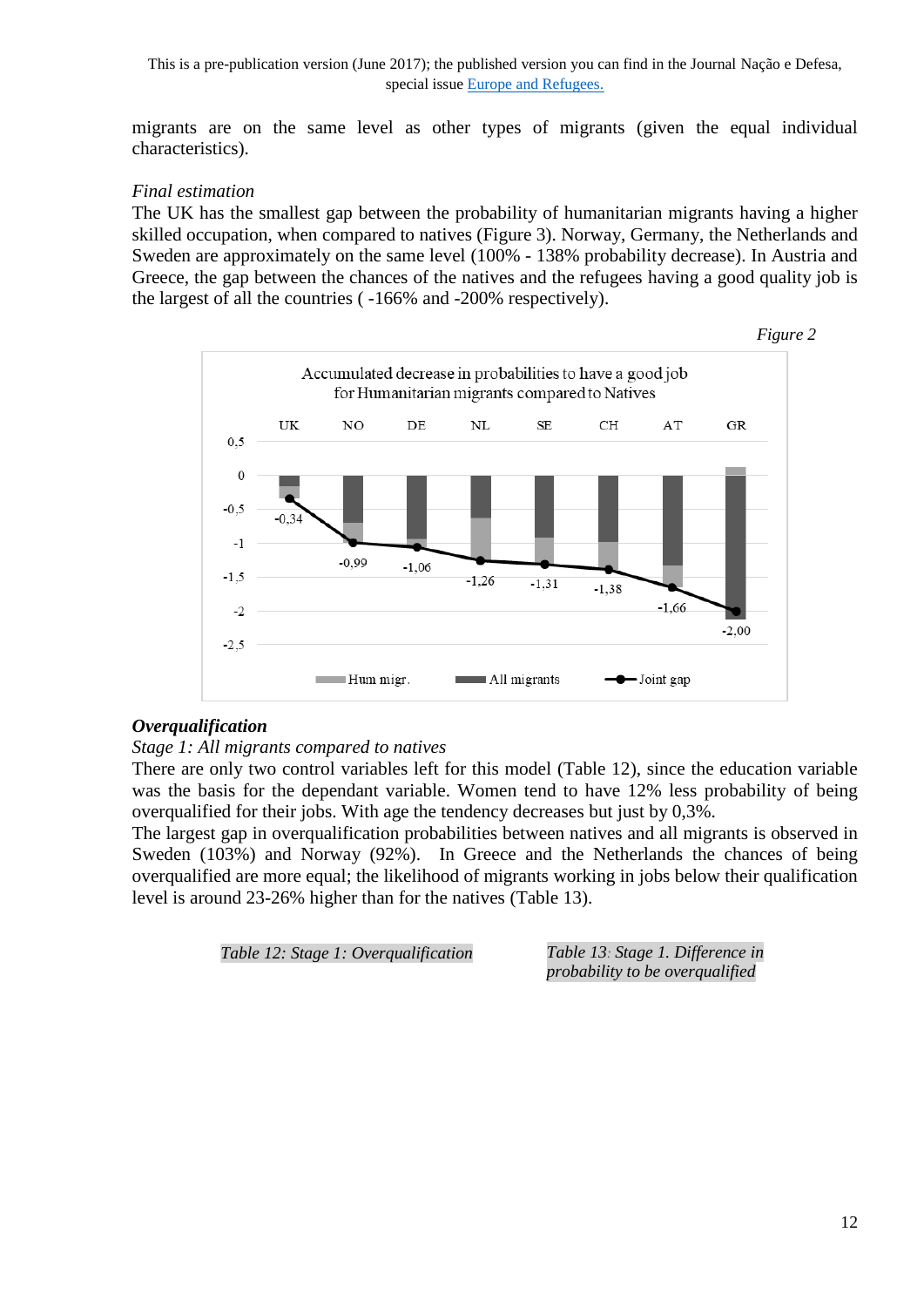| <b>Control variables</b>            | <b>B.</b> Coeff. | Countries | Coeff.     |
|-------------------------------------|------------------|-----------|------------|
| female                              | ***              | AT        | ***<br>141 |
| age                                 | ***              |           | $0.34$ *** |
| *** significant at 0,01 conf. level |                  |           | ;∩ ∗∗∗     |

|             |                  | <b>Natives vs All Migrants</b> |  |
|-------------|------------------|--------------------------------|--|
| B. Coeff.   | <b>Countries</b> | Coeff. B                       |  |
| $-0.12$ *** | AT               | $0.41$ ***                     |  |
| $0,003$ *** | <b>CH</b>        | $0,34$ ***                     |  |
|             | DE               | $0,50$ ***                     |  |
|             | <b>GR</b>        | $0.23$ ***                     |  |
|             | NL               | $0.26$ ***                     |  |
|             | <b>SE</b>        | $1,03$ ***                     |  |
|             | UK               | $0,36$ ***                     |  |
|             | N <sub>O</sub>   | $0.92$ ***                     |  |

significant at 0.01 conf. level

# *Stage 2: Humanitarian migrants compared to Other migrants*

For the second stage of comparison, the chances of being overqualified for humanitarian migrants was only found to be significantly higher than for other migrants (62%) in Germany. This means that more highly skilled refugees are employed in jobs that require lower levels of qualifications than those that they have (Table 15).

In other countries, the differences still exist but they are not statistically significant. Most of the difference is explained by gender, age, years of residence in the country and knowledge of the language (Table 14). Individuals, who stated that their language proficiency needs to be improved, are 21% more likely to be overqualified for their jobs. In addition, women are 17% more likely than men to be overqualified for their occupations.

|  | Table 14: Stage 2. Overqualification |  |  |
|--|--------------------------------------|--|--|
|  |                                      |  |  |

|                           |                |                  | $22$ which $27$ and $27$ and $27$ |
|---------------------------|----------------|------------------|-----------------------------------|
| <b>Controle variables</b> | <b>B</b> Coeff | <b>Countries</b> | Coeff                             |
| female                    | ***<br>0,17    | AT               | 0,15                              |
| age                       | $0,03$ ***     | <b>CH</b>        | 0,06                              |
| Need to improve lang      | $***$<br>0,21  | DE               | $0,62$ **                         |
| N/A language              | $0.28$ ***     | <b>GR</b>        | 0,20                              |
| yearesid                  | $-0.03$ ***    | <b>NL</b>        | 0,20                              |
|                           |                |                  |                                   |

significant at  $0,01$  conf. level;

| Table 15: Stage 2. Difference in  |  |
|-----------------------------------|--|
| probabilities to be overqualified |  |

|                         |           | Hum. Migrants vs Other Migr. |  |  |  |  |
|-------------------------|-----------|------------------------------|--|--|--|--|
| <b>B</b> Coeff          | Countries | Coeff. B                     |  |  |  |  |
| $0,17$ ***              | AT        | 0,15                         |  |  |  |  |
| $0,03$ ***              | <b>CH</b> | 0,06                         |  |  |  |  |
| $0.21$ ***              | DE        | $0,62$ **                    |  |  |  |  |
| $0,28$ ***<br>-0,03 *** | <b>GR</b> | 0,20                         |  |  |  |  |
|                         | <b>NL</b> | 0,20                         |  |  |  |  |
|                         | <b>SE</b> | $-0,04$                      |  |  |  |  |
|                         | UK        | $-0,27$                      |  |  |  |  |
|                         | NO        | $-0.03$                      |  |  |  |  |

\*\*\* significant at 0,01 conf. level;\*\* at 0,05 conf. level

# *Final estimation*

In Figure 4, you can see the summed gaps in probabilities for overqualification and the differences across countries. In the UK, the gap in the chance of being overqualified between humanitarian migrants and natives is the smallest. In Switzerland, Greece, the Netherlands and Austria this gap is higher, with chances of overqualification between 40%-55%. The largest gap is observed in Norway, Sweden and Germany. While in Norway and Sweden the gap is mostly due to the fact that individuals were non-EU migrants, in Germany approximately half of the penalty is produced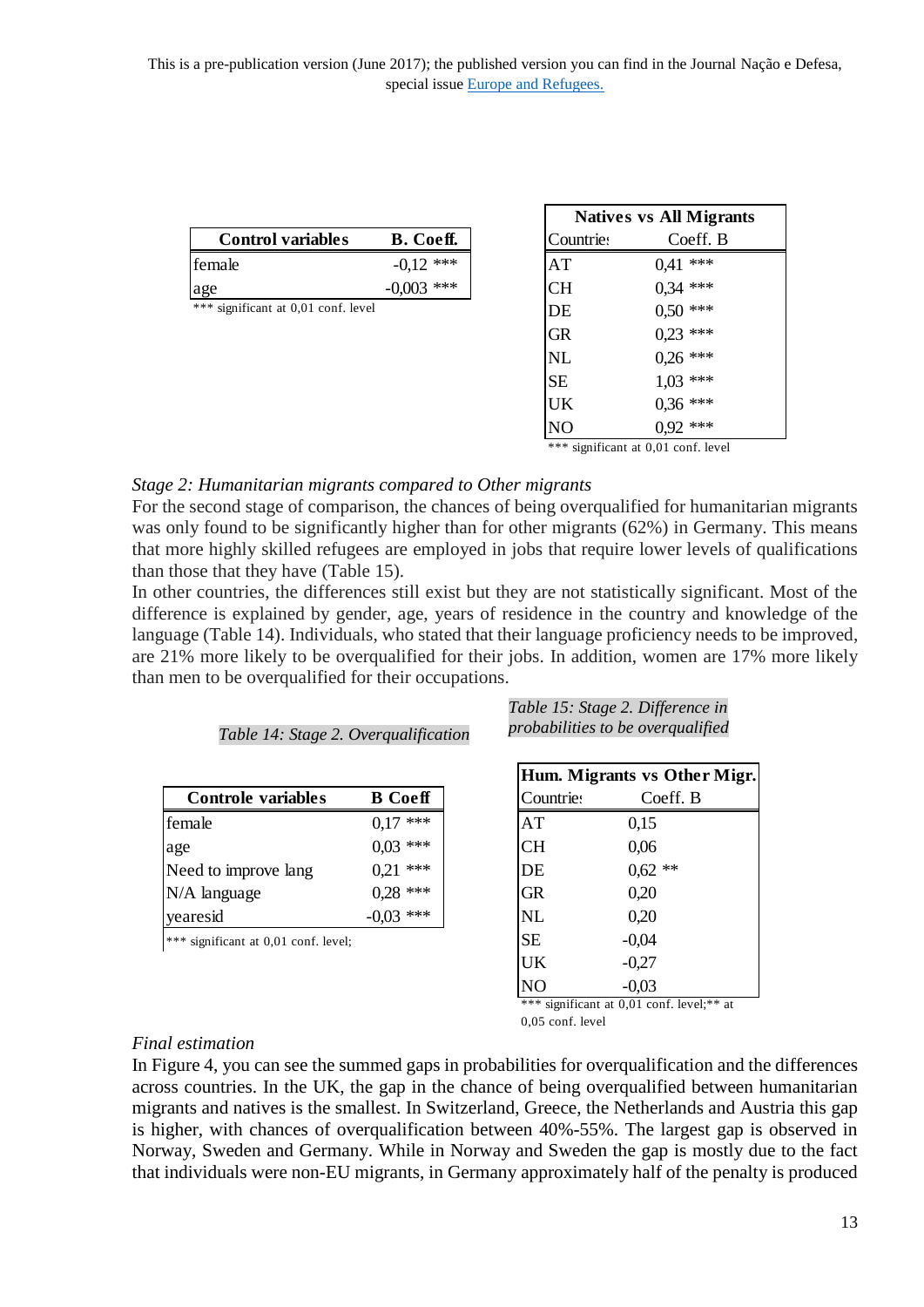by the fact that the migrants were humanitarian, they tend to be overqualified for their jobs more often than others.



#### *Discussion*

The labour market situation of humanitarian migrants compared to natives is not equal in all of the countries studied (Table 16; Figure 5). In Greece, the employment gap is the smallest, which corresponds to my initial expectation that welfare systems with few protections and a big share of informal labour market, facilitate the employment of humanitarian migrants. This result is also confirmed in other Southern European countries (Ambrosini, 2011). The quality of this employment, however, is not so good. In comparison to natives, humanitarian migrants are employed in the lower skilled sector. In contrast to expectations, in a liberal welfare model (the UK) humanitarian migrants were at a much higher risk of unemployment when compared to natives. However, those who worked, were less disadvantaged than in other countries in terms of their quality of jobs and risk of overqualification.

|           | country Type of Welfare StateGap EMPL Gap QJ Gap OVERQ |                    |                    |    |      |
|-----------|--------------------------------------------------------|--------------------|--------------------|----|------|
| <b>GR</b> | Southern European                                      | $-0.22$            | $-2.00$            |    | 0.43 |
| AT        | Socio-democratic                                       | $-1,04$            | $\bigcup$ 1.66     | ▭  | 0,55 |
| <b>CH</b> | Socio-democratic                                       | $\downarrow$ -1,31 | $\Box$ 1,38        | E. | 0.40 |
| NL        | Socio-democratic                                       | $-1,45$            | $\Box$ 1.26        | E. | 0.46 |
| DE        | Socio-democratic                                       | $-1,43$            | $\Rightarrow 1,06$ |    | 1,11 |
| <b>SE</b> | Scandinavian                                           | $-1,54$            | $\Box$ 1.31        |    | 0.99 |
| <b>NO</b> | Scandinavian                                           | $-0.71$            | $-0.99$            |    | 0,88 |
| UK        | Liberal                                                | $-1,62$            | $E$ 0.34           |    | 0.09 |

*Table 16: Indicators of Economic Integration and Welfare Systems*

The countries with a socio-democratic welfare model have similar integration results. Humanitarian migrants who live in Switzerland, Netherlands, Germany and Austria tend to be at a higher risk of unemployment than the natives. Only in Austria are the differences in employment probabilities relatively lower. However, the chances of the refugees being employed in worse jobs than the natives is higher in Austria than in other countries of this group. In Switzerland and the Netherlands, the economic integration of humanitarian migrants is very similar: the gaps of having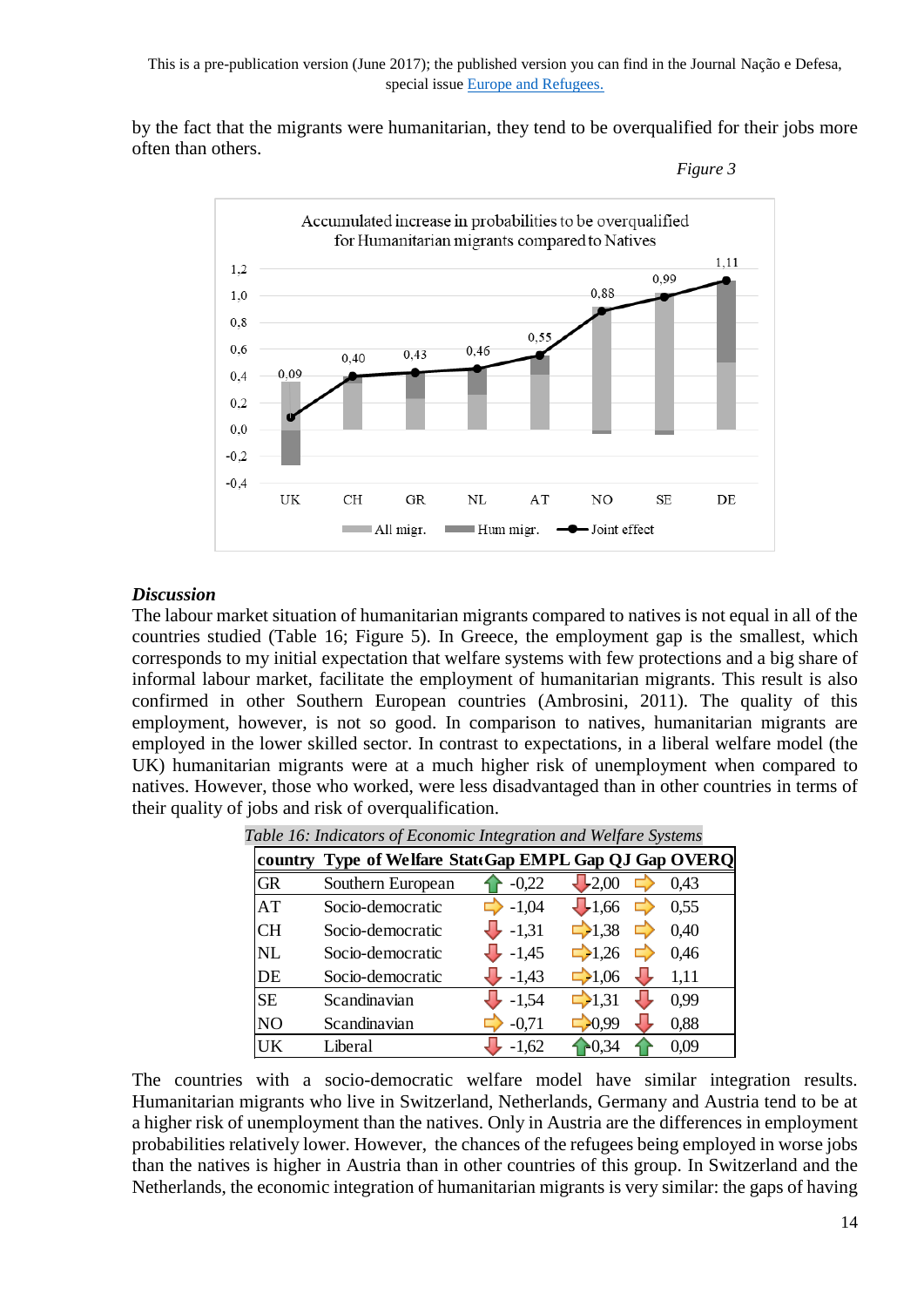a quality job and being overqualified are moderately large. In Germany, humanitarian migrants experience a much higher risk of being underemployed.

> *Figure 5: Map of Economic Integration of Humanitarian Migrants. Source: Own calculations, summary of the Figures 2,3,4. Size of the bubbles is the gap in overqualification chances - the smaller is the bubble the less is the gap, the better it is for integration.*



Norway and Sweden turn out to be more different in their integration outcomes than expected. The employment gap between the natives and humanitarian migrants is smaller in Norway, and their chances of being employed in quality jobs is less unequal than in Sweden. However, both countries have a very large difference in the chances of being overqualified for the occupation, meaning that far fewer natives hold qualifications above the level required in their jobs, than humanitarian migrants. The expectation that in coordinated welfare systems humanitarian migrants will have larger gap in probabilities of employment than in liberal welfare system is not confirmed.

# *The policy change*

-

The populations of humanitarian migrants observed in the sample immigrated between 1960 and 2008. Using the DEMIG POLICY (2015) data base, I have made an estimation<sup>6</sup> of the policy

<sup>&</sup>lt;sup>6</sup> The DEMIG POLICY data base contains all the policy changes observed in the countries under analysis. There are variable on the direction of change:  $(-1 \text{ less restrictive}, 0 - \text{no change in restrictiveness}, +1 \text{ more restrictive});$ variable on the level of change (1. fine-tuning, 2. Minor change, 3. Mid-level change, 4. Major change). I created an indicator combining the direction of change and the level of change. Summing up this values, I got estimation of how much and to which direction the policy of each country has changed since 1960. The less is the value of this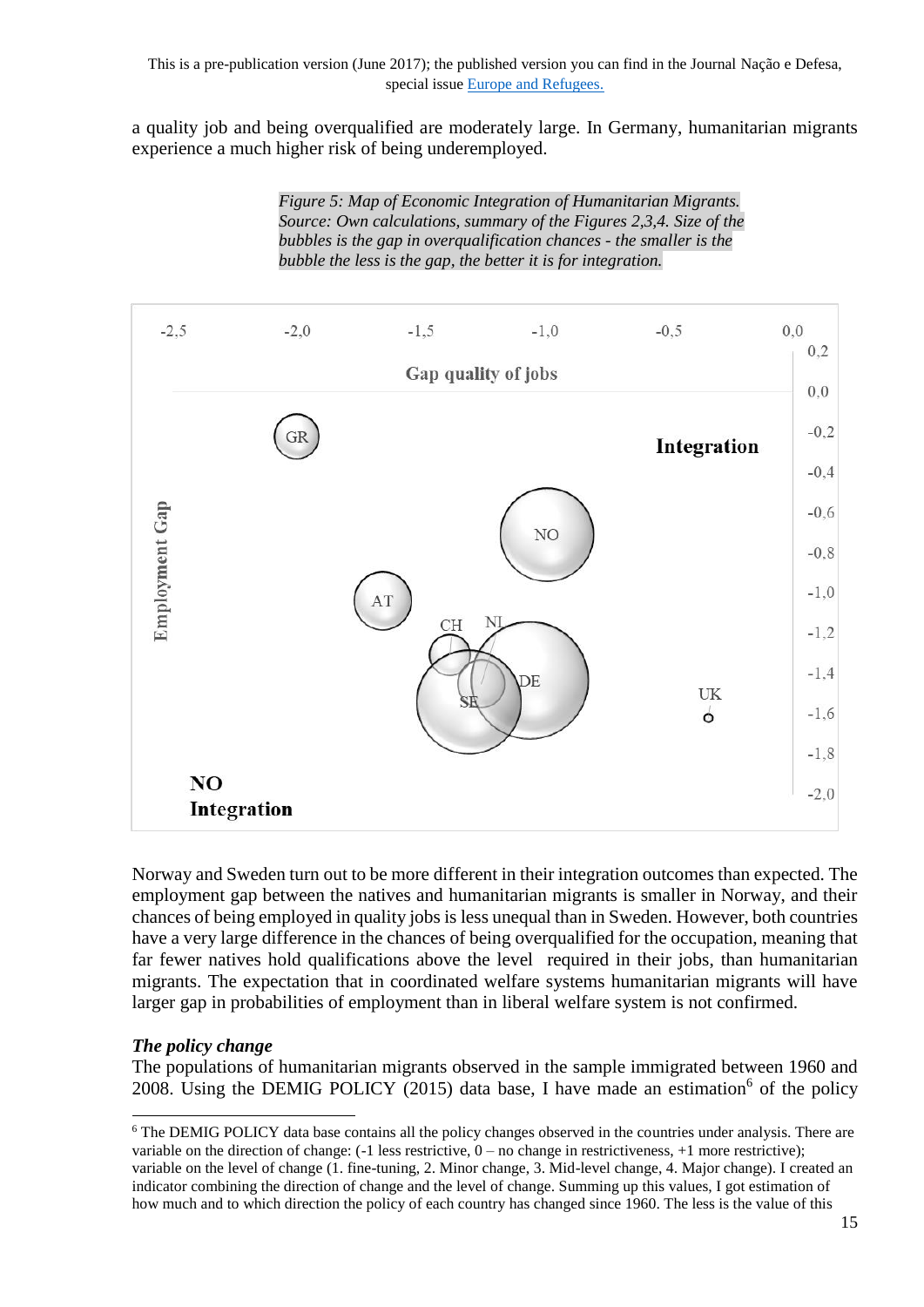changes that occurred in the countries of study during that time period. The data base contains the policy changes targeted at all migrants and specifically at humanitarian migrants. Those changes are assessed by their scale (minor  $-$  medium  $-$  large) and direction (more restrictive / less restrictive). Summing up all the changes weighted on the scale, I calculated the estimation of the policy change displayed on the Figure 7. It is visible on the chart that the UK and Norwegian policy became more restrictive throughout the years. Swedish and German policy, on the contrary, became less restrictive. The policy of the other countries showed little change.



Looking at Table 17, I must conclude that the hypothesised link between the direction of policy change and economic integration of humanitarian migrants, is inexistent. In some cases the results indicate a relationship opposite from the one expected. Sweden experienced a shift towards less restrictive integration policy, however, the employment gap in this country is large, meanwhile in Norway, where the policy became more restrictive, the gap is moderate and less than in Sweden. The trend in the UK goes in line with the expectation, the policies of the country became more restrictive and the employment gap between humanitarian migrants and the natives is the highest of all the countries.

> *Table 17: Policy change and the Indicators of Economic Integration. Source: Final estimates of probability gaps from the Figures 2,3 and 4 above.*

1

indicator – the less restrictive has its policy became, if the value is more positive - the policy has become more restrictive in that period of time.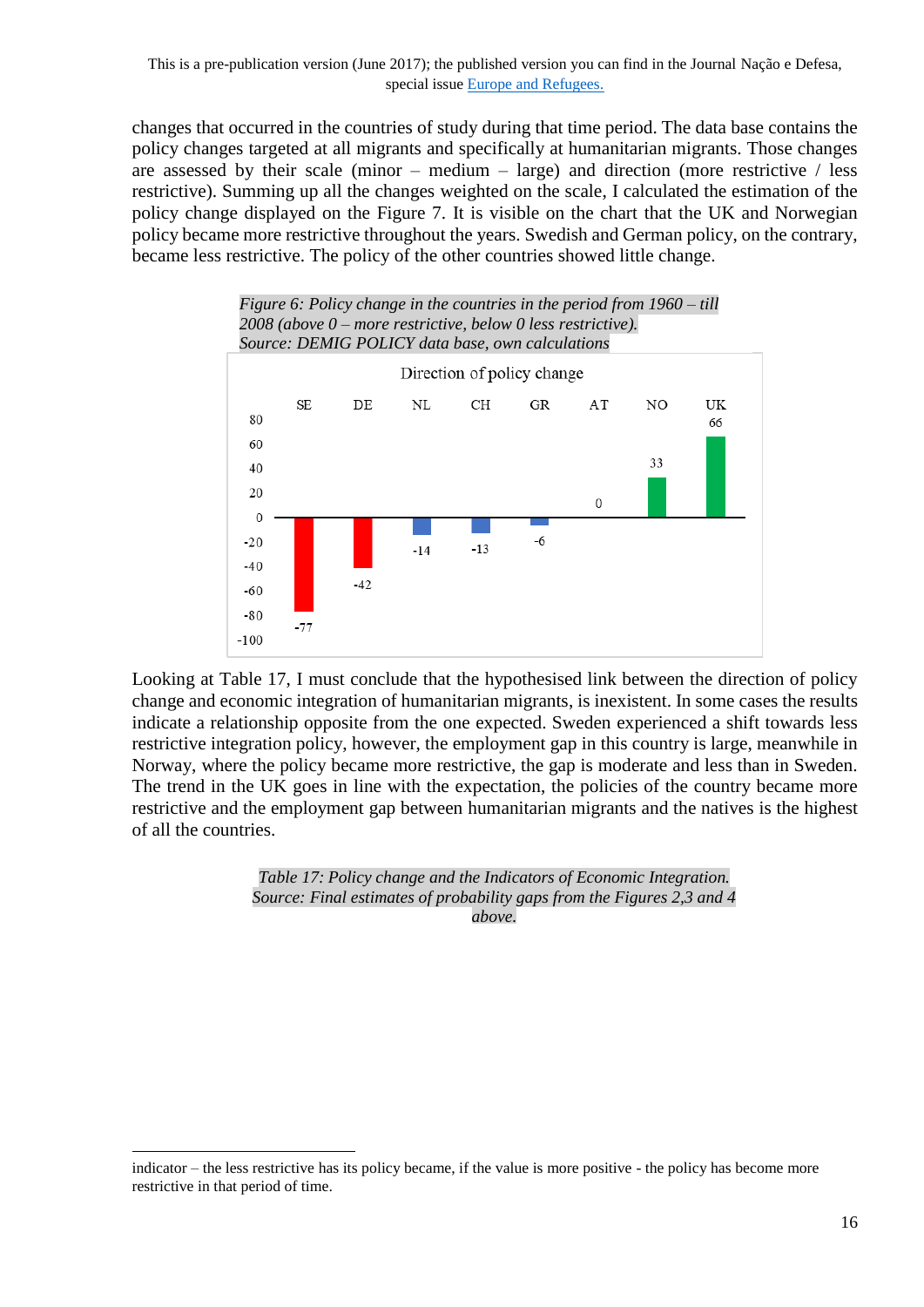| country        | Policy change Gap EMPL Gap QJ |         |                     |    | <b>Gap OVERQ</b> |
|----------------|-------------------------------|---------|---------------------|----|------------------|
| <b>SE</b>      | -77                           | $-1,54$ | $\rightarrow$ -1,31 |    | 0.99             |
| DE             | -42                           | $-1,43$ | $\rightarrow 1,06$  |    | 1,11             |
| <b>NL</b>      | $-14$                         | $-1,45$ | $\rightarrow$ -1,26 | ▬  | 0.46             |
| <b>CH</b>      | $-13$                         | $-1,31$ | $\rightarrow$ -1,38 | E) | 0,40             |
| <b>GR</b>      | -6                            | $-0,22$ | $\bigcup -2,00$     | E) | 0,43             |
| AT             | 0                             | $-1,04$ | $-1,66$             | E) | 0,55             |
| N <sub>O</sub> | 33                            | $-0,71$ | $-0.99$             |    | 0,88             |
| <b>UK</b>      | 66                            | $-1,62$ | $-0,34$             |    | 0,09             |

This is a pre-publication version (June 2017); the published version you can find in the Journal Nação e Defesa, special issue [Europe and Refugees.](https://www.idn.gov.pt/index.php?mod=1321&cod=152#sthash.zrjJtFgv.4brySevt.dpbs)

#### **Conclusion**

In this paper I investigated the differences in economic integration of humanitarian migrants in eight European countries on the basis of the EU-LFS dataset from 2008. The study re-confirmed previous findings that individual characteristics, such as age, gender, level of education, years of residence in the country and knowledge of the host country's language, influence economic integration of all type of migrants, including those coming for humanitarian reasons.

Women have lower employment chances than men in both samples, but among the migrants this gap is more pronounced. They are also at greater risk of being overqualified for their occupations. This might be due to the traditional values that are widely spread in non-European societies that prescribe to males the role of bread-winner, and females the role of caring for the home and children. However, women have higher chances than men of working in higher skilled jobs. Lower levels of education contribute to disadvantages in the labour market. Individuals with secondary education are more at risk of unemployment and have higher chances of being employed in lower skilled jobs. Language proficiency and length of settlement are also crucial factors for migrants to achieve greater equality in the labour market.

In the country level comparison, the study revealed that humanitarian migrants integrate into the labour market differently in the 8 European countries. Full economic integration across all three indicators is not observed in any of the countries, nor is there a country in which the humanitarian migrants are especially strongly disadvantaged in all three dimensions. Greece and the United Kingdom represent cases with opposite integration outcomes, with Norway and Austria in between the poles. Humanitarian migrants in the UK have a large employment gap with the natives, but equal chances of having a 'good' job that fits their education level. In Greece it is the opposite, the employment gap between the natives and humanitarian migrants is small, however, the quality of jobs is much lower, with a medium overqualification risk. In Norway, the difference in employment chances between natives and humanitarian migrants is the second smallest after Greece, the quality of economic integration is hindered by the large overqualification risks and moderate gap in chances of having a good job. In Austria, the labour market disadvantage of humanitarian migrants is larger than in Norway in terms of both employment opportunities and quality of work, but less difference is observed in the overqualification probabilities. Other countries - Sweden, the Netherlands, Germany and Switzerland - reveal very similar outcomes of economic integration for humanitarian migrants. All of them demonstrate pronounced employment gaps and moderate gaps in the quality of jobs. Switzerland and the Netherlands have smaller overqualification gaps than Germany and Sweden. **EXPLANT THE VALUE OF THE VALUE (SO CAPPLE 1990) CAPPLE CAPPLE (SO CAPPLE 1990)** CAPPLE 1990 (CHE 1991) (SEE 1991) (SEE 1991) (SEE 1991) (SEE 1991) (SEE 1991) (SEE 1991) (SEE 1991) (SEE 1991) (SEE 1991) (SEE 1991) (SEE 19

The measure of the restrictiveness of change in the countries' immigration policy, did not provide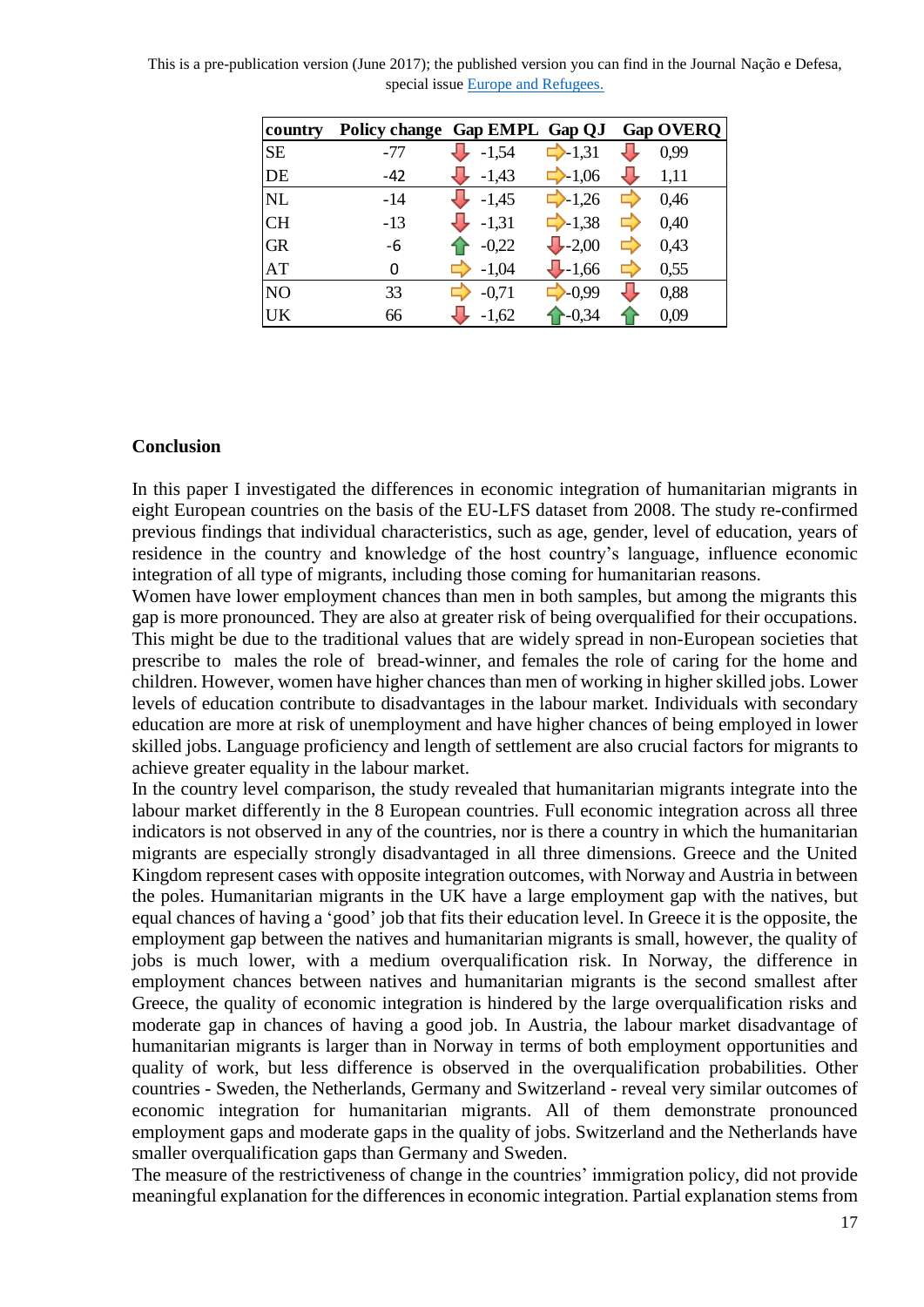the differences in welfare systems and labour market structure. The UK (liberal welfare system) and Greece (informal labour market, Southern European welfare system) stand out among other countries with more rigid socio-democratic welfare types. A liberal welfare state does not seem to facilitate the employment chances of humanitarian migrants, but it does offer a higher quality of employment based on the recognition of skills. The informal economy works better to bring refugees to work, but it pushes them to the lower edge of the occupational ladder. My initial expectation that the economic integration of humanitarian migrants will be similar in the two Scandinavian countries, has been proven wrong. The economic integration of humanitarian migrants is more successful in Norway than in Sweden.

More research is needed to understand the reasons behind these differences. Maybe the integration policies in some countries were more effective in facilitating economic inclusion of asylum seekers and refugees. It may also be helpful to estimate the restrictiveness of immigration policies across the countries, and find a pattern comparing more and less restrictive countries. Migration scholars need more refined cross-national samples, with higher shares of humanitarian migrants surveyed. Having a data set with information on the type of residence permits and precise countries of origin, would improve the accuracy of inter-group comparisons within the countries and between them.

# Reference list

Ager, A. and Strang, A., 2004. *Indicators of integration: Final report*. (Home Office development and practice report, 28). London: Home Office.

Ager, A. and Strang, A., 2008. Understanding Integration: A Conceptual Framework. *Journal of Refugee Studies*, 21(2), pp. 166–191. doi: 10.1093/jrs/fen016.

Allen, R., 2009. Benefit or Burden? Social Capital, Gender, and the Economic Adaptation of Refugees. *International Migration Review*, 43(2), pp. 332–365. doi: 10.1111/j.1747-7379.2009.00767.x.

Ambrosini, M., 2011. Immigration in Italy: Between Economic Acceptance and Political Rejection. *Journal of International Migration and Integration*, 14 (1), pp. 175–194. doi: 10.1007/s12134-011-0231- 3.

Bakker, L., Dagevos, J. and Engbersen, G., 2014. The Importance of Resources and Security in the Socio-Economic Integration of Refugees. A Study on the Impact of Length of Stay in Asylum Accommodation and Residence Status on Socio-Economic Integration for the Four Largest Refugee Groups in the Netherlands. *Journal of International Migration and Integration*, 15(3), pp. 431–448.

Ballarino, G. and Panichella, N., 2015. The Occupational Integration of Male Migrants in Western European Countries: Assimilation or Persistent Disadvantage? *International Migration*, 53(2), pp. 338– 352. doi: 10.1111/imig.12105.

Bevelander, P. and Lundh, C., 2007. *Employment Integration of Refugees: The Influence of Local Factors on Refugee Job Opportunities in Sweden*. Discussion Paper No. 2551.

Bhattacharjee, S., 2013. Situating the right to work in international human rights law: An agenda for the protection of refugees and asylum-seekers. *NUJS L. Rev.*, 6, p. 41.

Bloch, A., 2000. Refugee settlement in Britain: The impact of policy on participation. *Journal of Ethnic and Migration Studies*, 26(1), pp. 75–88. doi: 10.1080/136918300115651.

Bloch, A., 2008. Refugees in the UK labour market: The conflict between economic integration and policy-led labour market restriction. *Journal of Social Policy*, 37(01), pp. 21–36.

Bloemraad, I., 2013. The promise and pitfalls of comparative research design in the study of migration. *Migration Studies*, 1(1), pp. 27–46. doi: 10.1093/migration/mns035.

Capps, R. and Newland, K., 2015. *The Integration Outcomes of U.S. Refugees.: Successes and Challenges*. DC: Migration Policy Institute.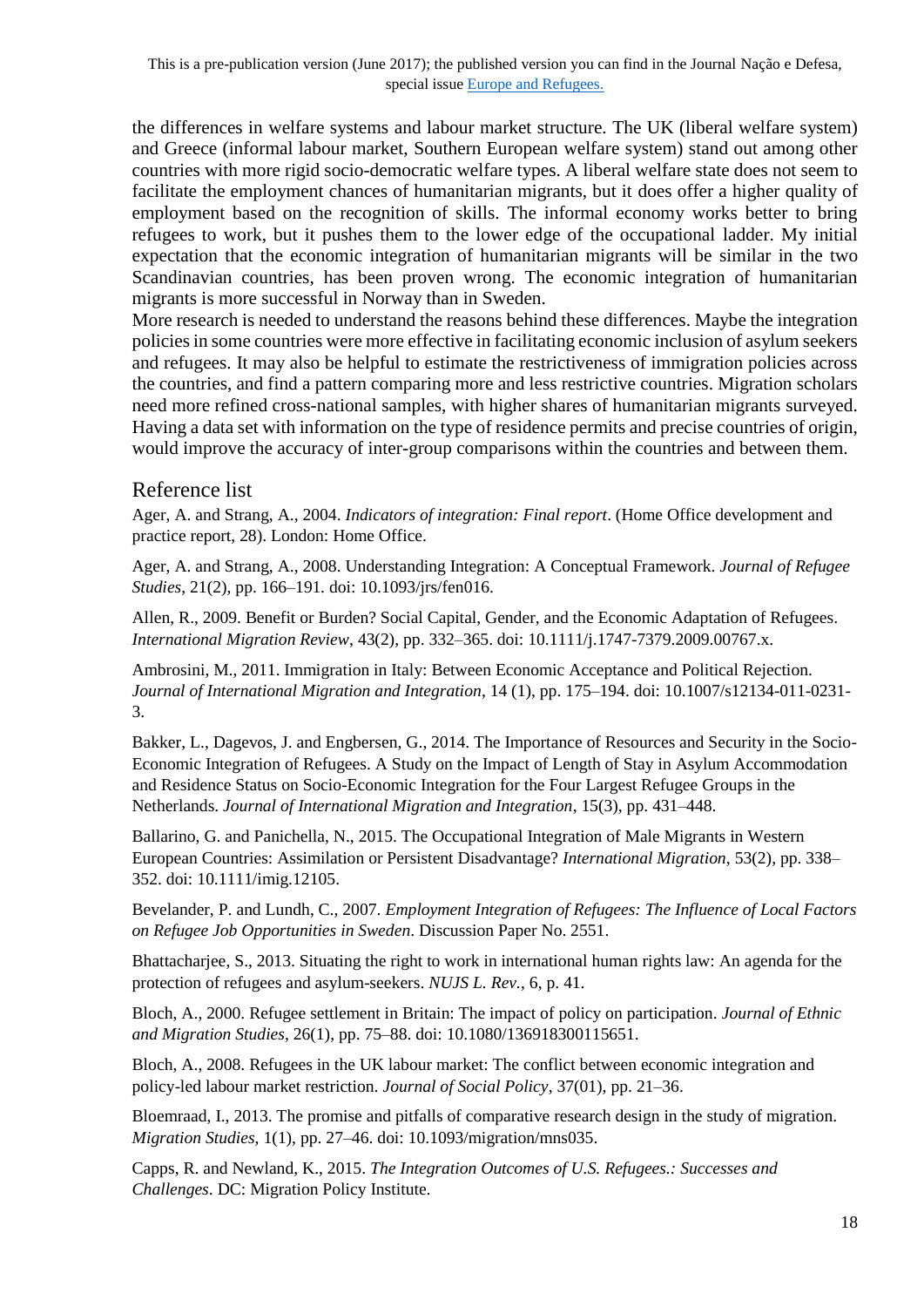Carrera, S., 2006. *A Comparison of Integration Programmes in EU: Trends and Weaknesses*. Brussles: Centre for European Policy Studies, Challenge Papers 1. Available at: http://aei.pitt.edu/6773/1/1310\_ 01.pdf [Accessed: 17 June 2017].

Castles, S. et al., 2002. *Integration: Mapping the field*. Report of project at University of Oxford Center for Migration and Policy Research. London: Research Development and Statistics Directorate, Home Office.

Cheung, S.Y. and Phillimore, J., 2014. Refugees, Social Capital, and Labour Market Integration in the UK. *Sociology*, 48(3), pp. 518–536. doi: 10.1177/0038038513491467.

Colic-Peisker, V., 2008. The 'Visibly Different' Refugees in the Australian Labour Market: Settlement Policies and Employemnt Realities. In: McKay, S. (ed.) *Refugees, Recent Migrants and Employment: Challenging Barriers and Exploring Pathways.* New York: Routledge, Taylor & Francis Group, pp. 67– 83.

Coussey, M., 2000. *Framework of integration policies*. Strasbourg: Council of Europe Publishing.

Da Lomba, S., 2010. Legal Status and Refugee Integration: A UK Perspective. *Journal of Refugee Studies*, 23(4), pp. 415–436. doi: 10.1093/jrs/feq039.

Edin, P.-A., Fredriksson, P. and Aslund, O., 2004. Settlement policies and the economic success of immigrants. *Journal of Population Economics*, 17(1), pp. 133–155. doi: 10.1007/s00148-003-0143-4.

Esping-Andersen, G., 1990. *The three worlds of welfare capitalism*. Princeton, N.J.: Princeton University Press.

Esser, H., 2004. Does the "New" Immigration Require a "New" Theory of Intergenerational Integration? 1. *International Migration Review*, 38(3), pp. 1126–1159. doi: 10.1111/j.1747-7379.2004.tb00231.x.

Eurostat, 2008. Labour Force Survey, Ad-hoc Module 2008 Labour market situation of migrants.: Released 2013.

Eurostat, 2016. *Unemployment statistics - Statistics Explained*. Available at: http://ec.europa.eu/eurostat/ statistics-explained/index.php/Unemployment\_statistics [Accessed: 4 October 2016].

Facchini, G. and Mayda, A.M., 2010. Chapter 25 What Drives Immigration Policy? Evidence Based on a Survey of Governments' Officials. In: Gang, I.N. and Epstein, G.S. (eds.) *Migration and culture.*  (Frontiers of Economics and Globalization, v. 8). Bingley, U.K.: Emerald, pp. 605–648.

Haines, D.W., 1988. The Pursuit of English and Self— sufficiency: Dilemmas in Assessing Refugee Programme Effects. *Journal of Refugee Studies*, 1(3-4), pp. 195–213. doi: 10.1093/jrs/1.3-4.195.

Hohm, C.F., Sargent, P. and Moser, R., 1999. A Quantitative Comparison of the Effectiveness of Public and Private Refugee Resettlement Programs: An Evaluation of the San Diego Wilson Fish Demonstration Project. *Sociological Perspectives*, 42(4), pp. 755–763. doi: 10.2307/1389583.

International Labour Organization, 2012. *International Standard Classification of Occupation: ISCO-08*. Geneva: International Labour Office, International standard classification of occupations. Available at: http://www.ilo.org/wcmsp5/groups/public/---dgreports/---dcomm/---publ/documents/publication/wcms\_ 172572.pdf [Accessed: 12 June 2017].

Juzwaik, T., McGregor, E. and Siegel M., 2014. *Migrant and Refugee Integration in Global Cities: The role of Cities and Businesses*. The Hague Process on Refugees and Migration. Available at: http:// thehagueprocess.org/wordpress/wp-content/uploads/2014/04/MigrantRefugeeIntegrationGlobalCities.pdf [Accessed: 29 August 2015].

Krahn, H., Derwing, T., Mulder, M. and Wilkinson, L., 2000. Educated and underemployed: Refugee integration into the Canadian labour market. *Journal of International Migration and Integration / Revue De L'integration Et De La Migration Internationale*, 1(1), pp. 59–84. doi: 10.1007/s12134-000-1008-2.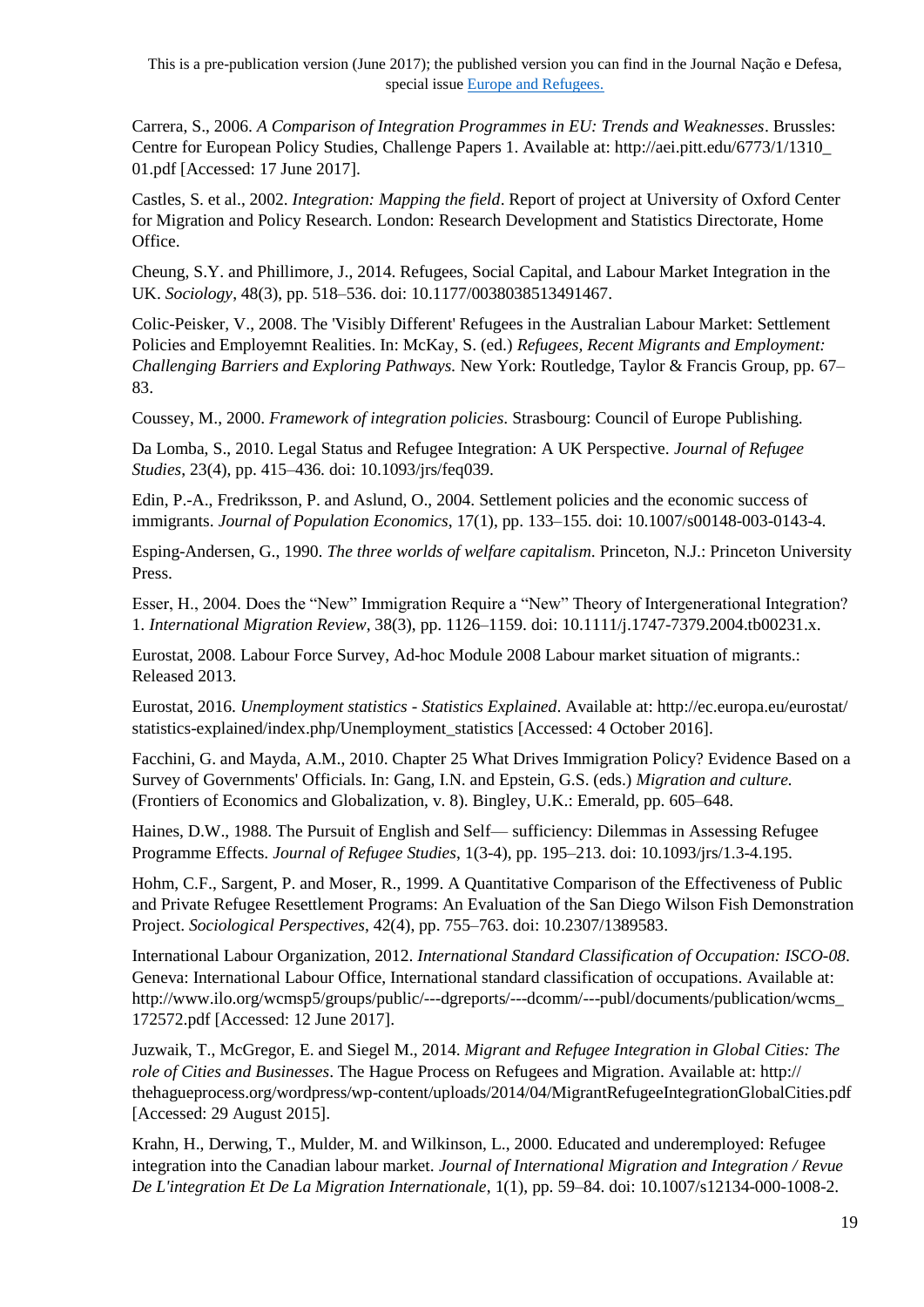Mestheneos, E. and Ioannidi, E., 2002. Obstacles to Refugee Integration in the European Union Member States. *Journal of Refugee Studies*, 15(3), pp. 304–320. doi: 10.1093/jrs/15.3.304.

Mulvey, G., 2015. Refugee Integration Policy: The Effects of UK Policy-Making on Refugees in Scotland. *Journal of Social Policy*, 44(02), pp. 357–375. doi: 10.1017/S004727941500001X.

OECD, 2015. *Is this humanitarian migration crisis different?*, Migration Policy Debates N. 7, pp.1-15.

Phillimore, J. et al., 2006. *Employability initiatives for refugees in Europe: looking at, and learning from, good practice.*, Report for EQUAL and the Home Office.

Phillimore, J. and Goodson, L., 2006. Problem or opportunity? Asylum seekers, refugees, employment and social exclusion in deprived urban areas. *Urban Studies*, 43(10), pp. 1715–1736. doi: 10.1080/00420980600838606.

Reyneri, E. and Fullin, G., 2011. Labour market penalties of new immigrants in new and old receiving West European countries. *International Migration*, 49(1), pp. 31–57.

Rosholm, M. and Vejlin, R., 2010. Reducing income transfers to refugee immigrants: Does start-help help you start? *Labour Economics*, 17(1), pp. 258–275. doi: 10.1016/j.labeco.2009.09.004.

Tress, M., 1998. Welfare state type, labour markets and refugees: A comparison of Jews from the former Soviet Union in the United States and the Federal Republic of Germany. *Ethnic and Racial Studies*, 21(1), pp. 116–137. doi: 10.1080/014198798330124.

Wright, T. and McKay, S., 2008. Legal Frameworks Regulating Employment of Refugees and Recent Migrants. In: McKay, S. (ed.) *Refugees, Recent Migrants and Employment: Challenging Barriers and Exploring Pathways.* New York: Routledge, Taylor & Francis Group, pp. 53–66.

Annex.

#### **Definition of migration categories in all countries (except Germany)**

| 1) Re-categorisation of the country of birth (tab i.) |  |  |
|-------------------------------------------------------|--|--|
|                                                       |  |  |

| Respondent's country of birth / Old cat. | <b>New Category</b> | (2)<br>Definition of Groups: Natives, Humanitarian                                             |
|------------------------------------------|---------------------|------------------------------------------------------------------------------------------------|
| National / Native of own Country         | Native              | migrants and Other non-EU migrants                                                             |
| EU15                                     |                     | <b>Natives:</b> Born in COUNTRY $+$ Not<br>Migrated                                            |
| NMS10 (10 new Member States of 2004)     | HJ                  | <b>Humanitarian migrants: REASON for</b>                                                       |
| NMS3 (3 new Member States of 2007)       |                     | migration International Protection + Non-EU (region                                            |
| <b>EFTA</b>                              |                     | of birth)                                                                                      |
| Other Europe                             |                     | OR.                                                                                            |
| North Africa                             |                     | <b>REASON</b> for migration International<br>Protection + Stateless/ Unknown (region of birth) |
| Other Africa                             |                     |                                                                                                |
| Near and Middle East                     |                     | <b>Other Non-EU Migrants: REASON for</b>                                                       |
| East Asia                                |                     | migration NOT International Protection + Non-EU                                                |
| South and South East Asia                | Non-EU              | (region of birth)                                                                              |
| North America                            |                     | <b>OR</b><br>REASON for migration NOT International Protection                                 |
| Central America (and Caribbean)          |                     | + Stateless/ Unknown (region of birth)                                                         |
| South America                            |                     |                                                                                                |
| Australia and Oceania                    |                     |                                                                                                |
| Missing                                  | Stateless/Unknown   |                                                                                                |

**Definition of migration categories in Germany**